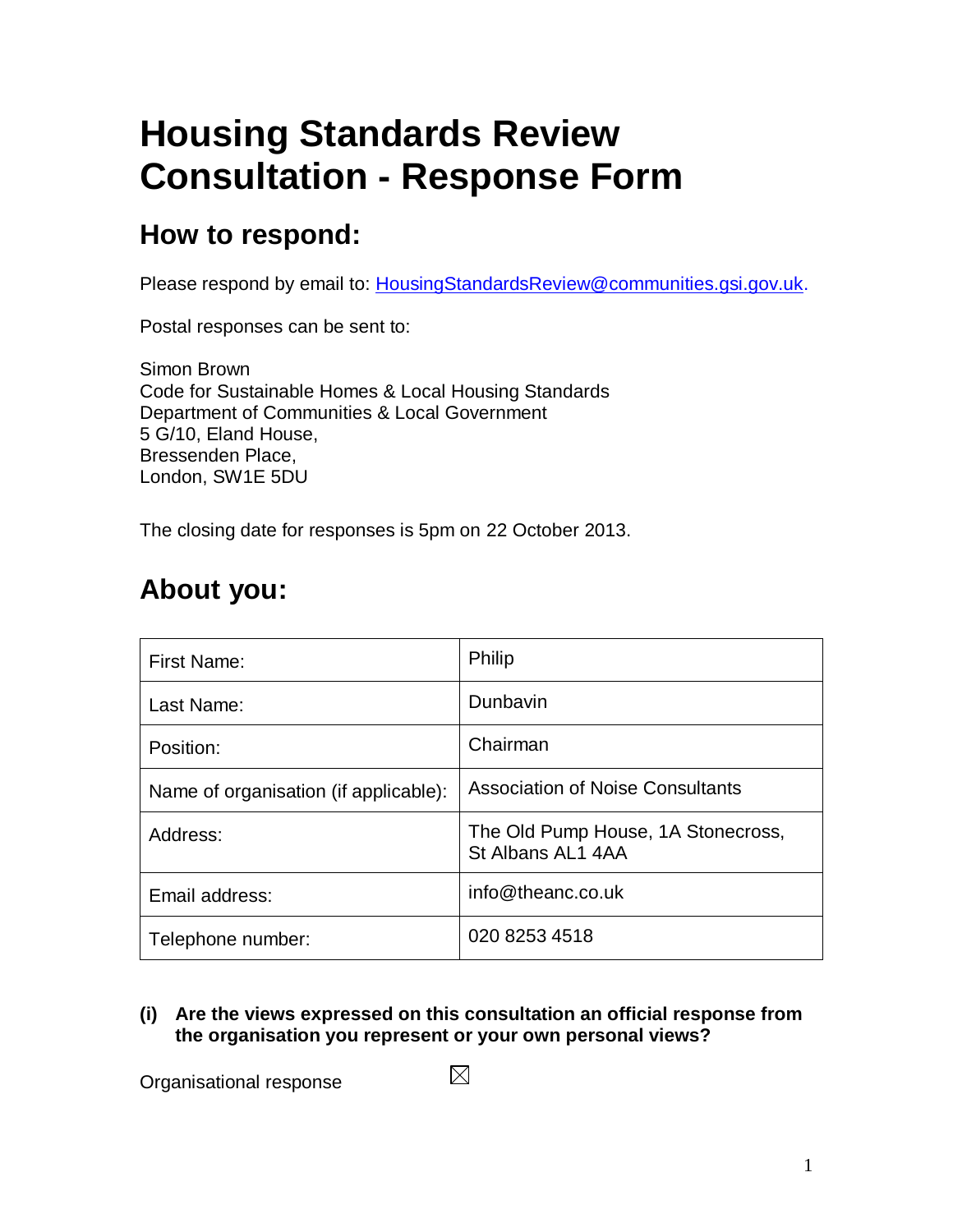Personal views

**(ii) Are the views expressed on this consultation in connection with your membership or support of any group? If yes please state name of group:**

 $\Box$ 

 $\boxtimes$ Yes  $\boxtimes$ 

No

Name of group: **Association of Noise Consultants**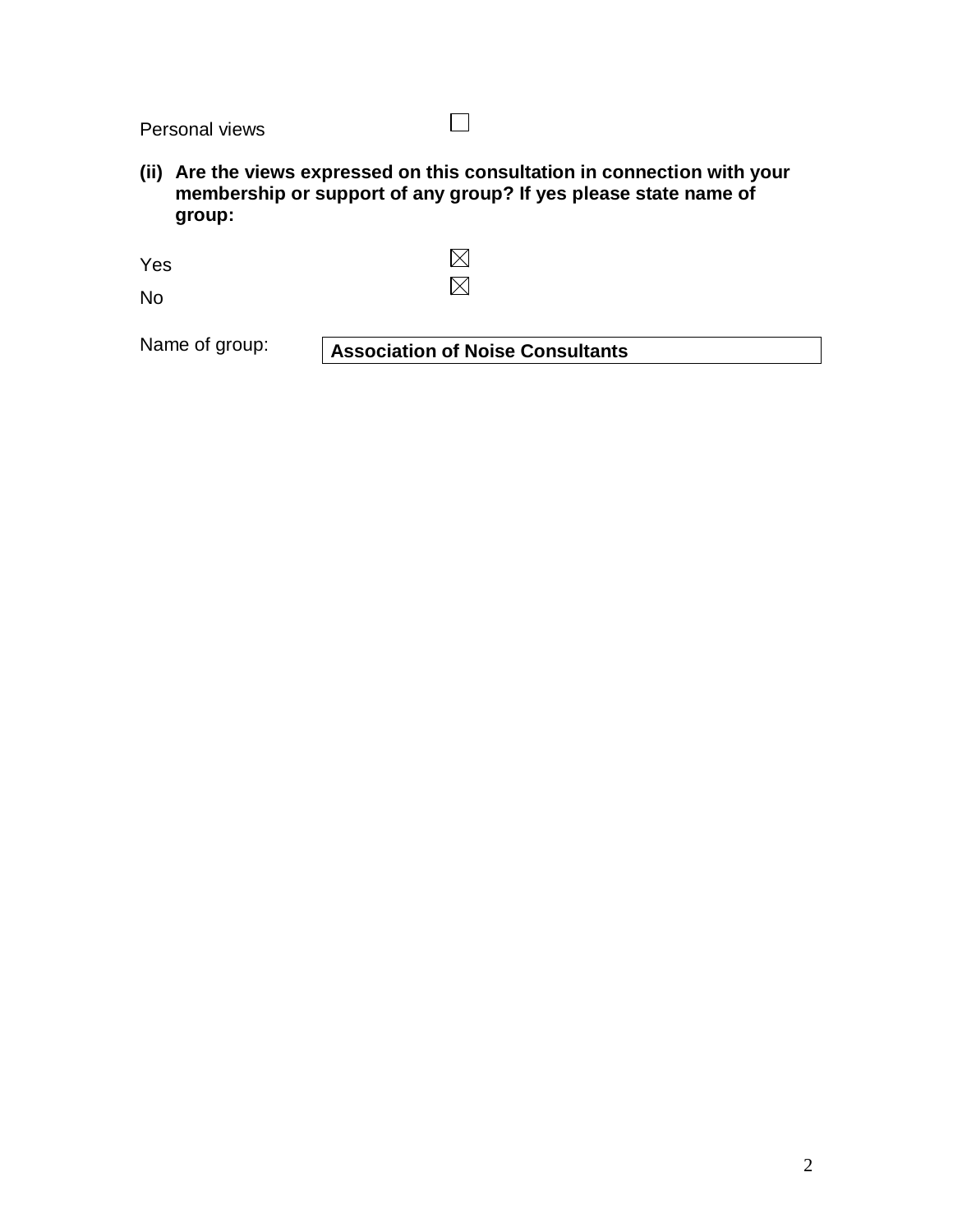#### **(iii) Please tick the** *one* **box which best describes you or your organisation:**

| <b>Builders / Developers:</b>                                    | <b>Property Management:</b>                         |             |
|------------------------------------------------------------------|-----------------------------------------------------|-------------|
| Builder - Main contractor                                        | Housing association<br>(registered social landlord) |             |
| Builder - Small builder<br>(extensions/repairs/maintenance, etc) | Residential landlord, private sector                |             |
| Installer / specialist sub-contractor                            | Commercial                                          |             |
| Commercial developer                                             | Public sector                                       |             |
| House builder                                                    | <b>Building Control Bodies:</b>                     |             |
| <b>Building Occupier:</b>                                        | Local authority – building control                  |             |
| Homeowner                                                        | Approved Inspector                                  |             |
| Tenant (residential)                                             | <b>Specific Interest:</b>                           |             |
| Commercial building                                              | <b>Competent Person Scheme</b><br>operator          |             |
| Designers / Engineers / Surveyors:                               | National representative or trade<br>body            | $\boxtimes$ |
| Architect                                                        | Professional body or institution                    |             |
| Civil / Structural Engineer                                      | Research / academic organisation                    |             |
| <b>Building Services Engineer</b>                                | <b>Energy Sector</b>                                |             |
| Surveyor                                                         | <b>Fire and Rescue Authority</b>                    |             |
| <b>Manufacturer / Supply Chain</b>                               | Other (please specify)                              |             |
|                                                                  |                                                     |             |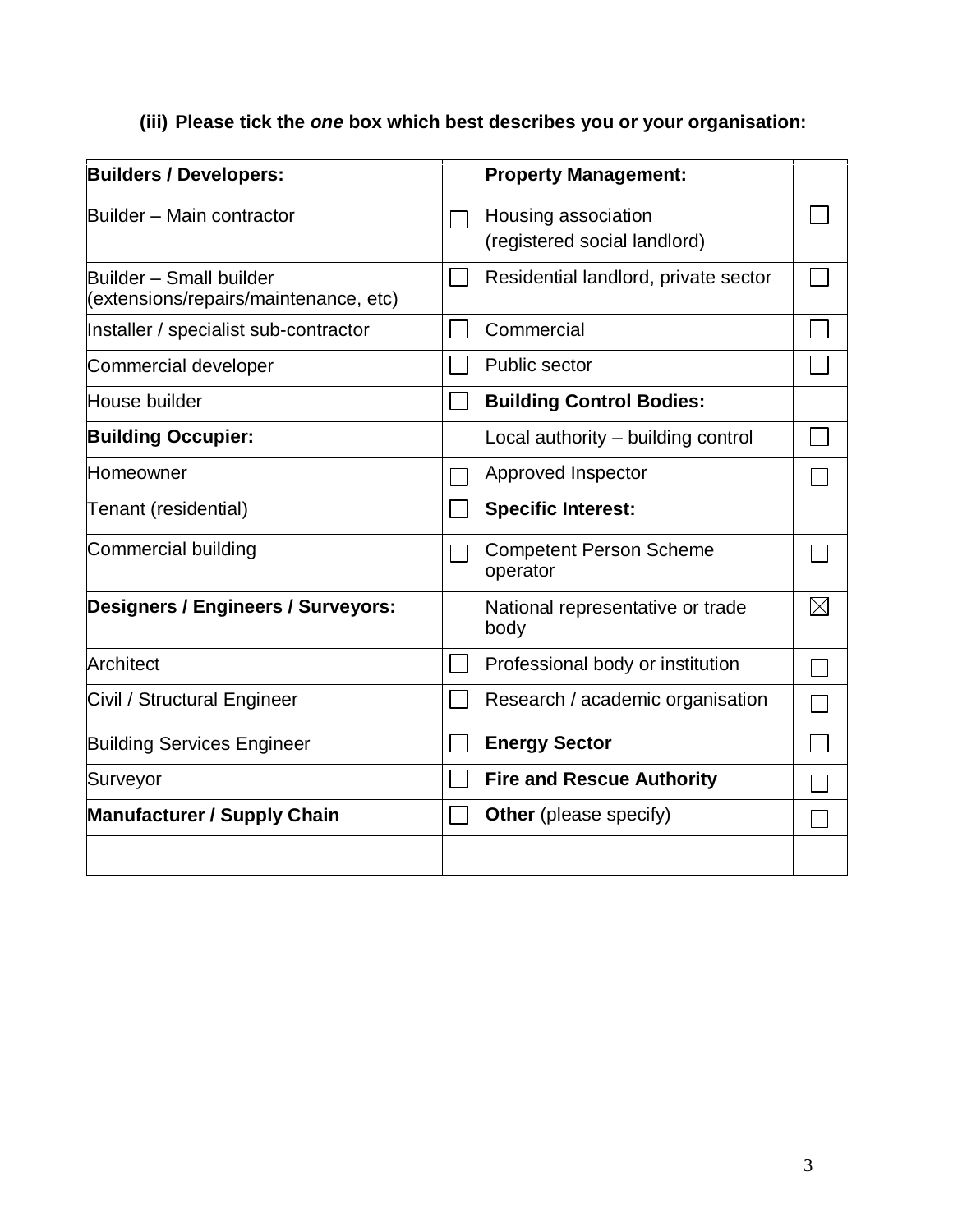#### **(iv) Please tick the** *one* **box which best describes the size of your or your organisation's business?**

Micro – typically 0 to 9 full-time or equivalent employees (incl. sole traders)

 $\boxtimes$ 

Small – typically 10 to 49 full-time or equivalent employees

Medium – typically 50 to 249 full-time or equivalent employees

П

Large – typically 250+ full-time or equivalent employees

 $\Box$ 

 $\Box$ 

None of the above (please specify)

#### **(v) Would you be happy for us to contact you again in relation to this consultation?**

| Yes       | $\boxtimes$              |
|-----------|--------------------------|
| <b>No</b> | $\overline{\phantom{a}}$ |

DCLG will process any personal information that you provide us with in accordance with the data protection principles in the Data Protection Act 1998. In particular, we shall protect all responses containing personal information by means of all appropriate technical security measures and ensure that they are only accessible to those with an operational need to see them. You should, however, be aware that as a public body, the Department is subject to the requirements of the Freedom of Information Act 2000, and may receive requests for all responses to this consultation. If such requests are received we shall take all steps to anonymise responses that we disclose, by stripping them of the specifically personal data - name and e-mail address - you supply in responding to this consultation. If, however, you consider that any of the responses that you provide to this survey would be likely to identify you irrespective of the removal of your overt personal data, then we should be grateful if you would indicate that, and the likely reasons, in your response, for example in the comments box.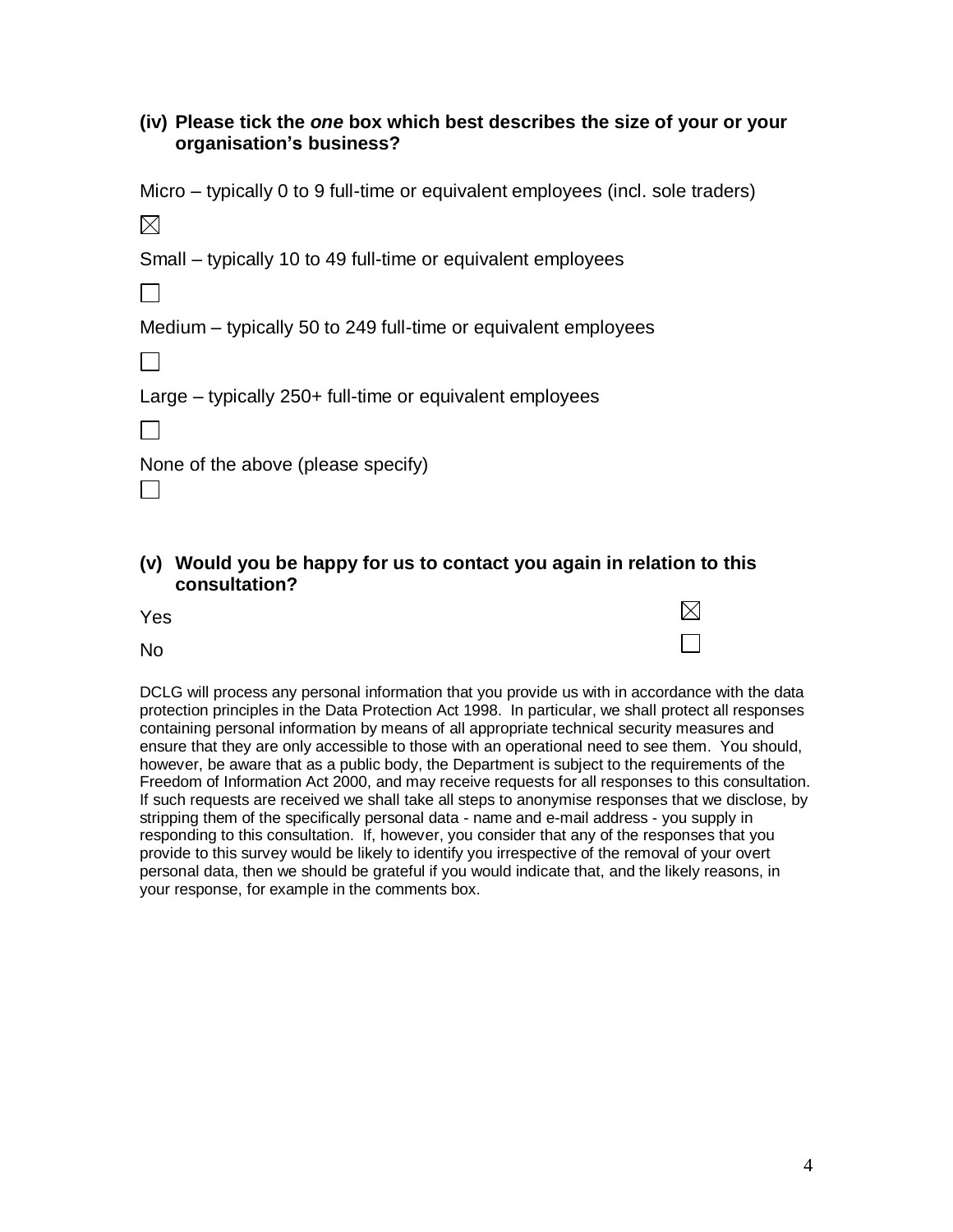# **Questions:**

**Please note:** We very much welcome your views to help inform our decision on the way forward on standards. However, you are not obliged to answer every question. You can focus only on the sections that are most relevant to you.

#### **Introduction**

| Which of the options (A, B, or C) set out above do you prefer? Please<br>Q <sub>1</sub>                                                                                                                                                                                           |
|-----------------------------------------------------------------------------------------------------------------------------------------------------------------------------------------------------------------------------------------------------------------------------------|
| provide reasons for your answers.                                                                                                                                                                                                                                                 |
| B M<br>$C$    <br>A                                                                                                                                                                                                                                                               |
| Comments:                                                                                                                                                                                                                                                                         |
| The ANC feel that option B would provide the most efficient outcome.                                                                                                                                                                                                              |
| This rationale behind this is as follows:                                                                                                                                                                                                                                         |
| Option B would allow government and industry to consult in detail on the<br>nationally described standards and provide adequate time to ensure the<br>balance of cost against items such as sustainability.                                                                       |
| This consultation would then allow government to set a clear timetable as<br>to implementation and a gradual improvement of the standard to drive<br>efficiency and innovation within the industry.                                                                               |
| Option A it was felt without a clear commitment to improved standards<br>filtering into building regulations would result in uncertainty within the<br>industry. This would in the long term potentially result in a sub optimal<br>outcome for investment and business planning. |
| Option C it was felt may place a large degree of uncertainty on the sector,<br>this in the short term could result in investments being placed on hold until<br>regulatory conditions were decided.                                                                               |
| Do you garge that there should be a group to keep the patienally described                                                                                                                                                                                                        |

**Q2** Do you agree that there should be a group to keep the nationally described standards under review? Y/N.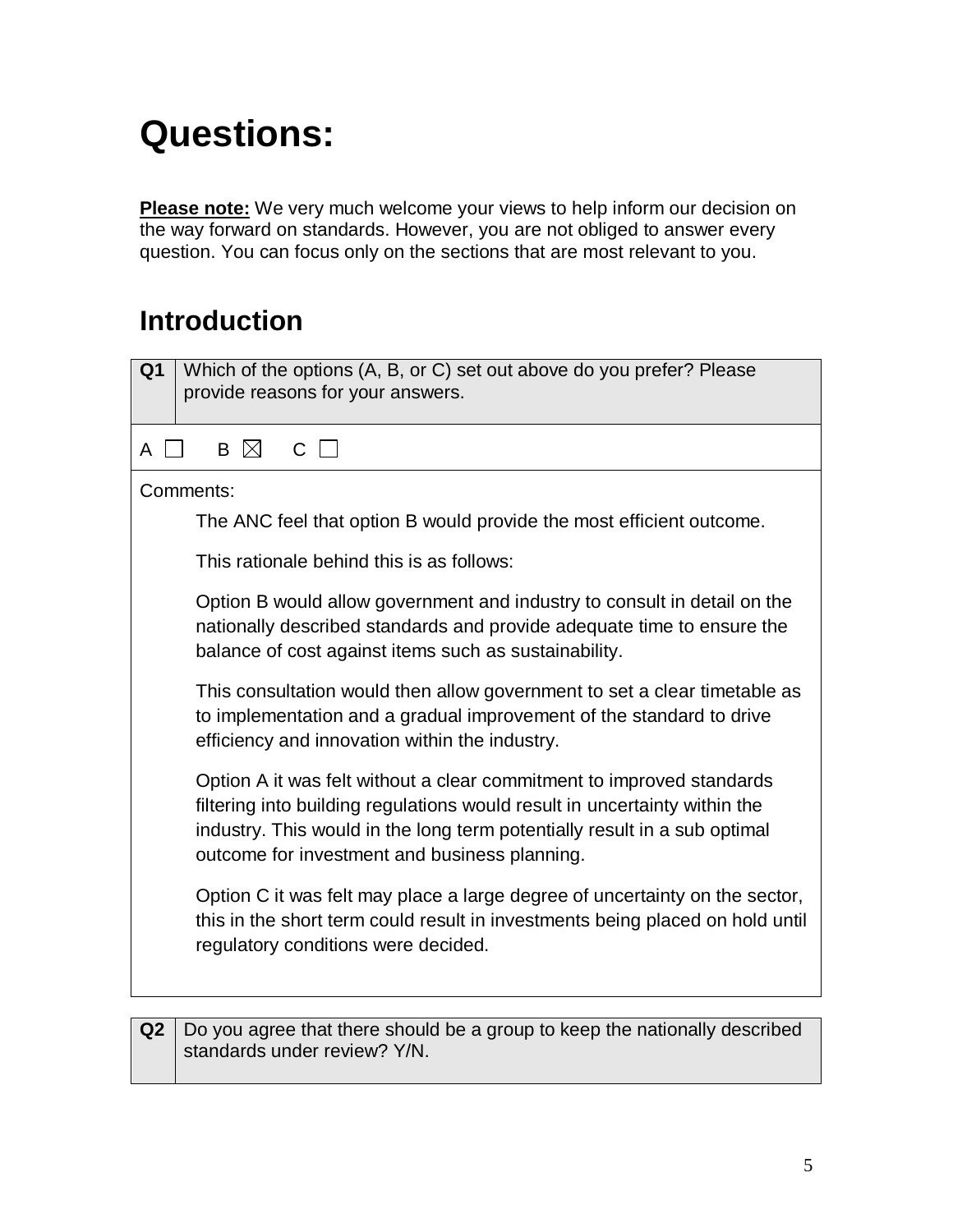|           | YES $\boxtimes$ NO $\Box$                                                                                                               |
|-----------|-----------------------------------------------------------------------------------------------------------------------------------------|
| Comments: |                                                                                                                                         |
|           |                                                                                                                                         |
|           |                                                                                                                                         |
| Q3        | Do you agree that the proposed standards available for housing should not<br>differ between affordable and private sector housing? Y/N. |
|           | Please provide reasons for you answer.                                                                                                  |
| YES       | NO I I                                                                                                                                  |
|           | Comments:                                                                                                                               |
|           | ┳ा । ।।।। ।। <i>€€</i> । । ।। ।।                                                                                                        |

There shouldn't be a difference, however, those providing affordable housing should still be able to set their own minimum requirements over and above those provided nationally.

| Q4                      | We would welcome feedback on the estimates we have used in the impact<br>assessment to derive the total number of homes incorporating each<br>standard, for both the "do nothing" and "option 2" alternatives. We would<br>welcome any evidence, or reasons for any suggested changes, so these<br>can be incorporated into the final impact assessment. |  |
|-------------------------|----------------------------------------------------------------------------------------------------------------------------------------------------------------------------------------------------------------------------------------------------------------------------------------------------------------------------------------------------------|--|
| Comments:<br>No comment |                                                                                                                                                                                                                                                                                                                                                          |  |
|                         |                                                                                                                                                                                                                                                                                                                                                          |  |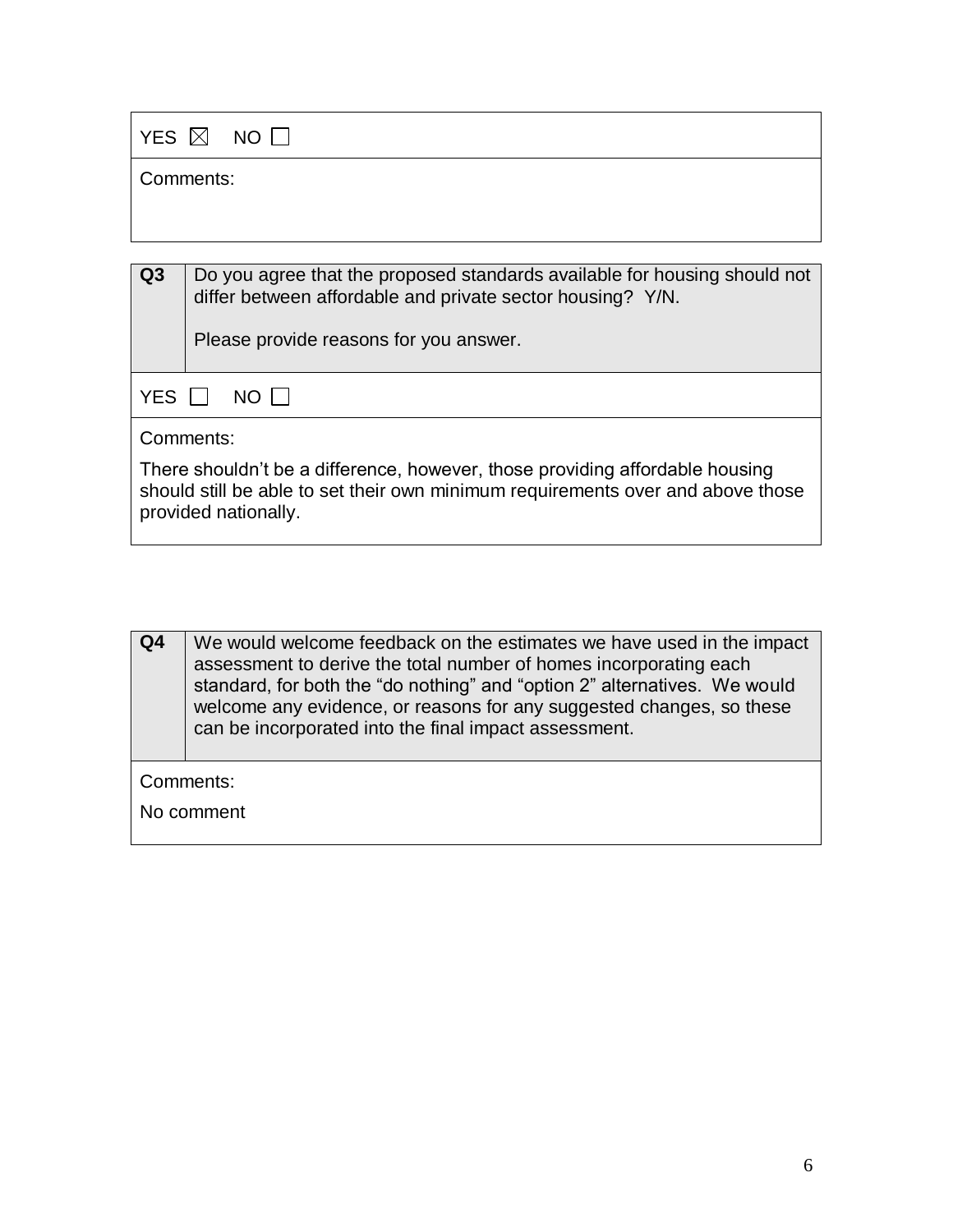## **Accessibility – General questions**

| Q <sub>5</sub>    | Do you agree that minimum requirements for accessibility should be<br>maintained in Building Regulations? Y/N.                      |
|-------------------|-------------------------------------------------------------------------------------------------------------------------------------|
|                   | YES $\Box$ NO $\Box$                                                                                                                |
|                   | Comments:                                                                                                                           |
|                   | No comment                                                                                                                          |
|                   |                                                                                                                                     |
| Q <sub>6</sub>    | a) Is up-front investment in accessibility the most appropriate way to<br>address housing needs, Y/N.                               |
|                   | if Yes,                                                                                                                             |
|                   | b) Should requirements for higher levels of accessibility be set in<br>proportion to local need through local planning policy? Y/N. |
| $\mathbf{1}$<br>A | YES NO                                                                                                                              |
| B                 | YES II<br>$NO \Box$                                                                                                                 |
| Comments:         |                                                                                                                                     |
|                   | No comment                                                                                                                          |

| Q7         | Do you agree in principle with the working group's proposal to develop a<br>national set of accessibility standards consisting of a national regulatory<br>baseline, and optional higher standards consisting of an intermediate and<br>wheelchair accessible standard? Y/N. |
|------------|------------------------------------------------------------------------------------------------------------------------------------------------------------------------------------------------------------------------------------------------------------------------------|
| <b>YES</b> | NΩ                                                                                                                                                                                                                                                                           |
|            | Comments:                                                                                                                                                                                                                                                                    |
|            | No comment                                                                                                                                                                                                                                                                   |
|            |                                                                                                                                                                                                                                                                              |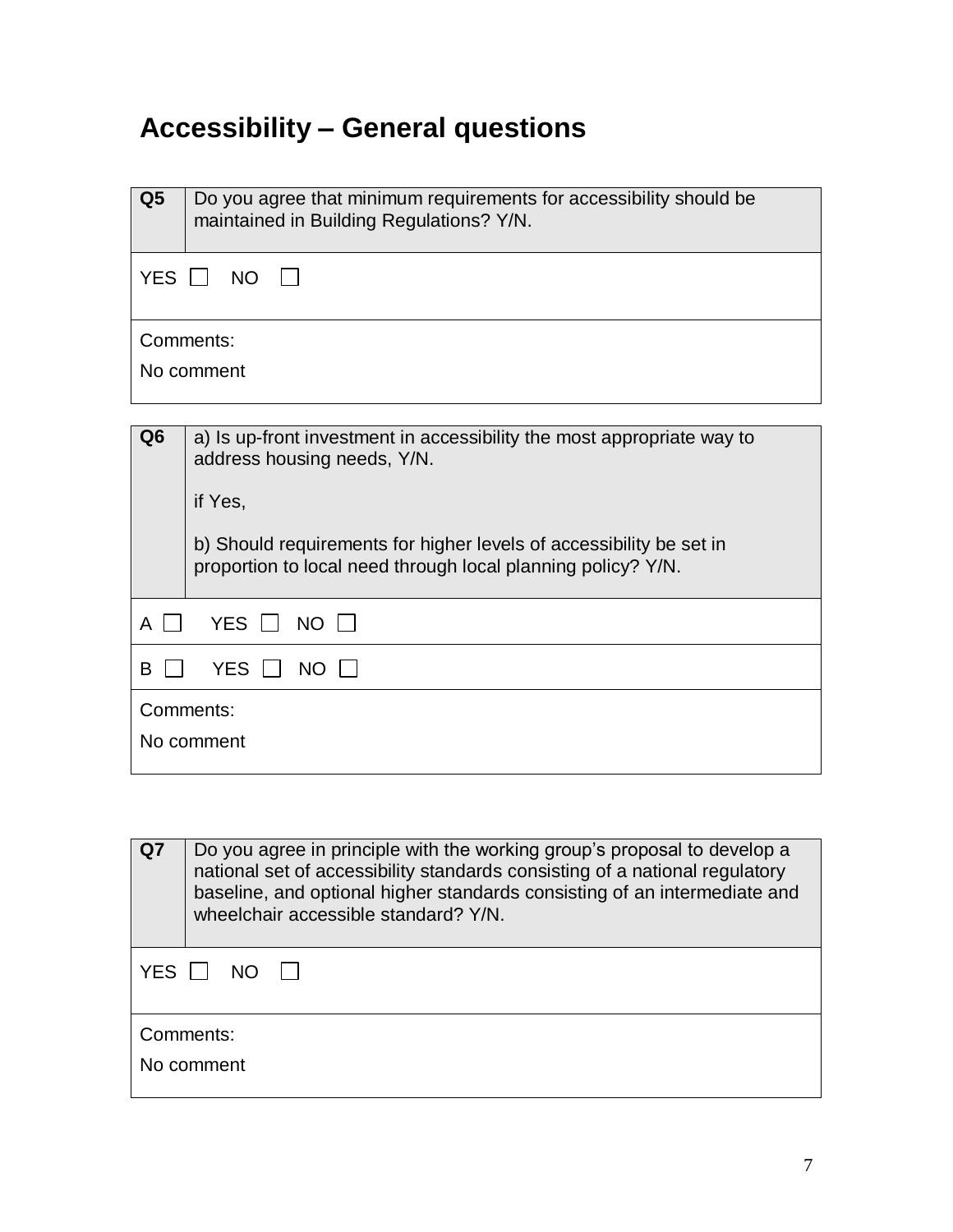| Q8            | Do you agree with the costs and assumptions set out in the accompanying<br>impact assessment? Specifically we would like your views on the following:                                                                                                                                                                             |
|---------------|-----------------------------------------------------------------------------------------------------------------------------------------------------------------------------------------------------------------------------------------------------------------------------------------------------------------------------------|
|               | a) Do you agree with the estimated unit costs of Life Time Homes? Y/N If<br>not we would appreciate feedback as to what you believe the unit cost of<br>complying with Life Time Homes is.                                                                                                                                        |
|               | b) Do you consider our estimates for the number of homes which<br>incorporate Life Time Homes to be accurate? Y/N If respondents do not<br>consider our estimate is reasonable we would appreciate feedback<br>indicating how many authorities you believe are requiring Life Time Homes<br>standards.                            |
|               | <b>Wheelchair Housing Design Guide/standards:</b>                                                                                                                                                                                                                                                                                 |
|               | c) Do you agree with the figures and assumptions made to derive the extra<br>over cost of incorporating Wheelchair Housing Design Guide? Y/N If not<br>we would welcome feedback along with evidence so that we can factor this<br>into our final analysis.                                                                       |
|               | d) Do you have evidence of requirements for and the costs other<br>wheelchair standards which we have not estimated? Y/N We would<br>appreciate the estimated costs of complying with the standard and how it<br>impacts properties.                                                                                              |
|               | e) Do you consider our estimates for the number of homes which<br>incorporate wheelchair standards to be accurate (in the "do nothing" and<br>"option 2" alternatives). Y/N. If you do not consider the estimate to be<br>reasonable, please could you indicate how many authorities you believe<br>require wheelchair standards. |
| A) YES $\Box$ | $NO$ $\Box$                                                                                                                                                                                                                                                                                                                       |
| Comments:     |                                                                                                                                                                                                                                                                                                                                   |
|               | No comment                                                                                                                                                                                                                                                                                                                        |
| B) YES $\Box$ | NO                                                                                                                                                                                                                                                                                                                                |
| Comments:     |                                                                                                                                                                                                                                                                                                                                   |
|               | No comment                                                                                                                                                                                                                                                                                                                        |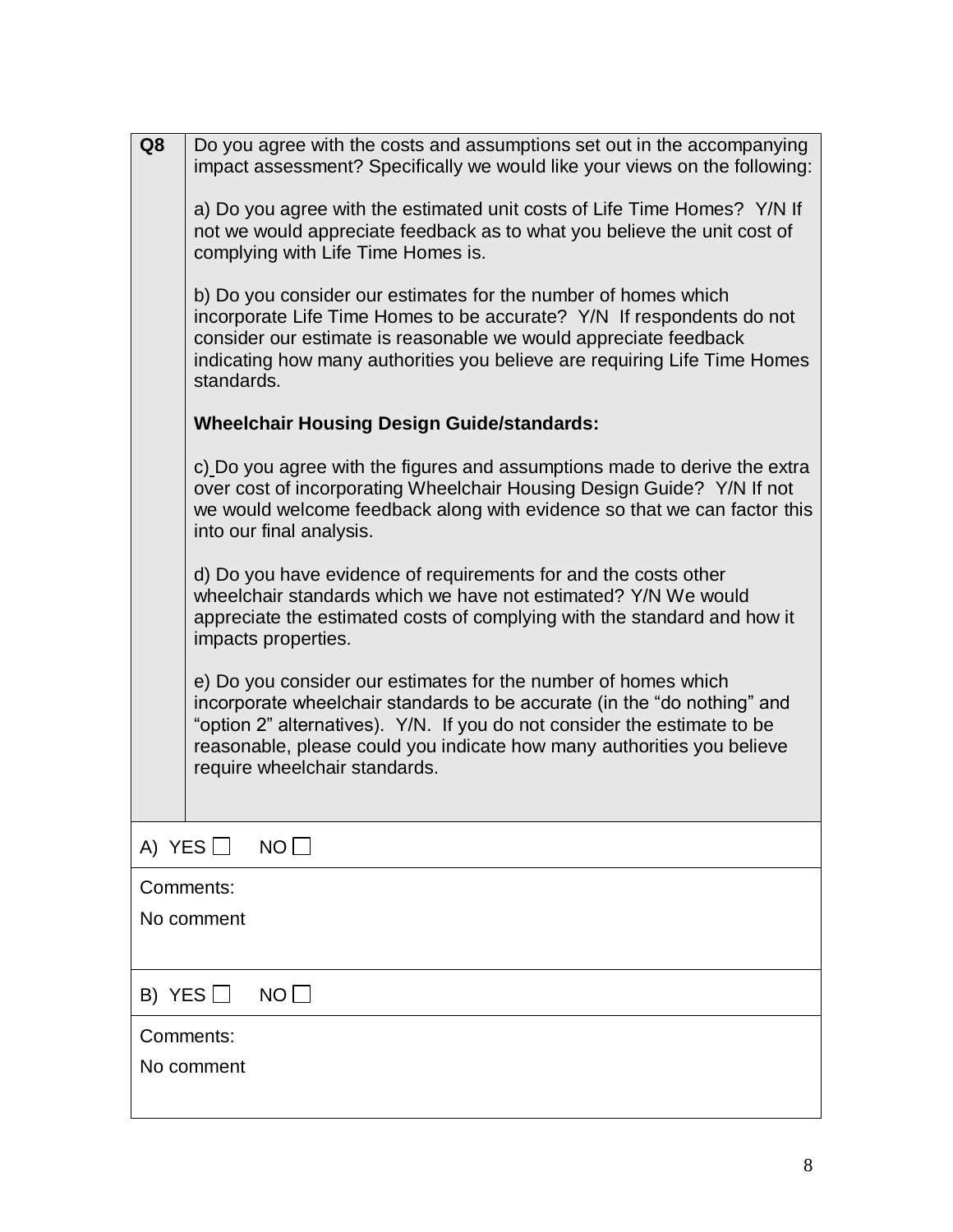| C) YES $\Box$ NO $\Box$ |  |
|-------------------------|--|
| Comments:               |  |
|                         |  |
| D) YES $\Box$ NO $\Box$ |  |
| Comments:               |  |
|                         |  |
| E) YES $\Box$ NO $\Box$ |  |
| Comments:               |  |
|                         |  |
|                         |  |

| Q <sub>9</sub> | Do you believe that the estimated extra over costs in the Impact<br>Assessment reflect the likely additional cost of each level? Y/N |  |  |
|----------------|--------------------------------------------------------------------------------------------------------------------------------------|--|--|
|                | ∣ YES ∐<br>NO I I                                                                                                                    |  |  |
|                | Comments:<br>No comment                                                                                                              |  |  |

| Q <sub>10</sub> | Do you agree that level 3 properties should be capped in order to ensure<br>local viability calculations remain balanced? Y/N<br>If yes, at what level should the cap be set? |  |
|-----------------|-------------------------------------------------------------------------------------------------------------------------------------------------------------------------------|--|
| YES<br>$NO$     |                                                                                                                                                                               |  |
| Comments:       |                                                                                                                                                                               |  |
|                 | No comment                                                                                                                                                                    |  |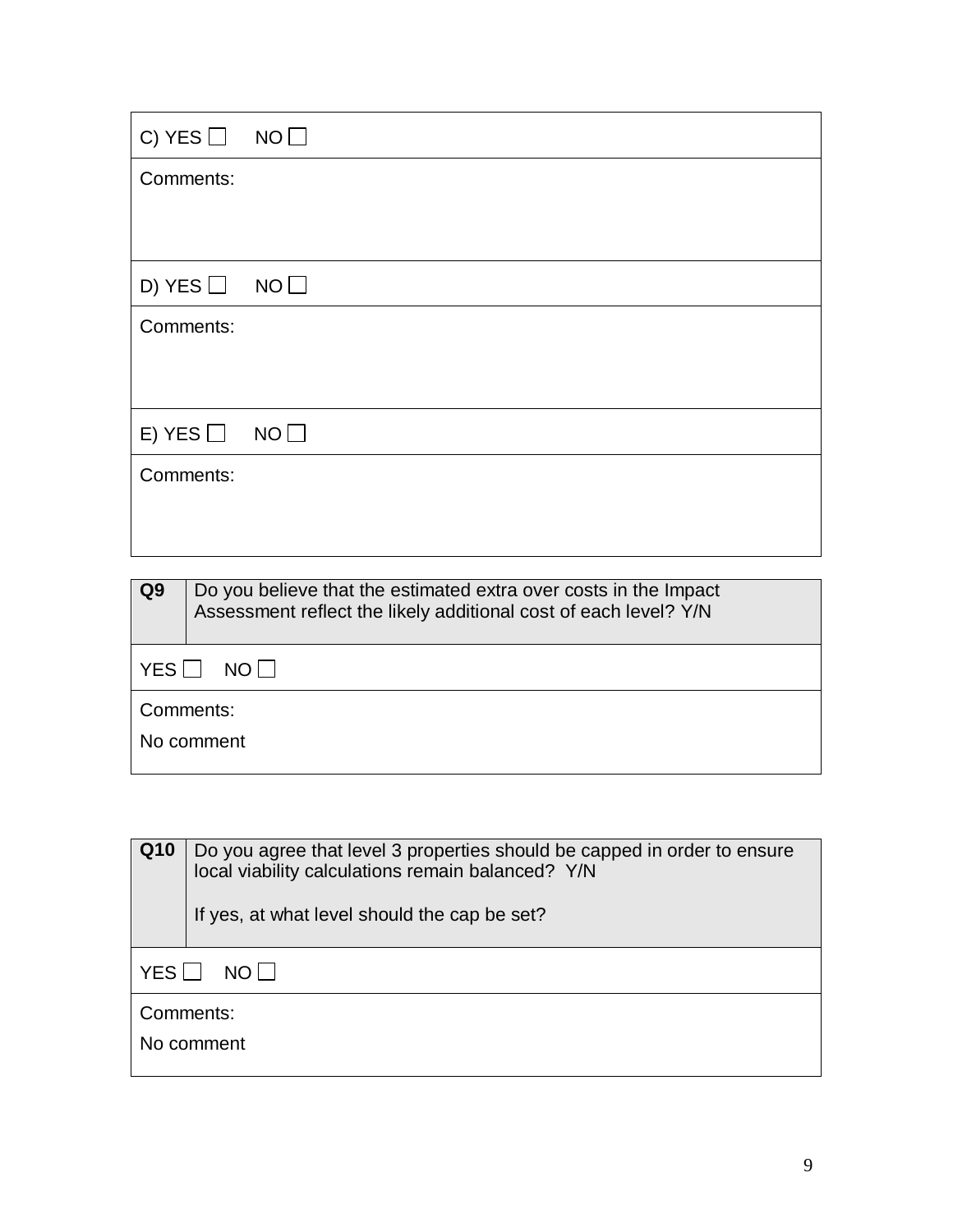| Q11        |                                                                         |  |
|------------|-------------------------------------------------------------------------|--|
|            | If a cap were to be adopted should it, in principle;                    |  |
|            |                                                                         |  |
|            | a) Vary across tenure?                                                  |  |
|            |                                                                         |  |
|            |                                                                         |  |
|            | b) Be flat across tenure?                                               |  |
|            |                                                                         |  |
|            |                                                                         |  |
| A          | B<br>$\mathbf{I}$                                                       |  |
|            |                                                                         |  |
| Comments:  |                                                                         |  |
|            |                                                                         |  |
|            | No comment                                                              |  |
|            |                                                                         |  |
|            |                                                                         |  |
| <b>012</b> | To what extent would you support integration of all three levels of the |  |

| Q12       | To what extent would you support integration of all three levels of the<br>working group's proposed access standard in to Building regulations with<br>higher levels being 'regulated options'? Please provide reasons for your<br>answer if possible.<br>a) Fully support.<br>b) Neither support or oppose.<br>c) Oppose. |  |
|-----------|----------------------------------------------------------------------------------------------------------------------------------------------------------------------------------------------------------------------------------------------------------------------------------------------------------------------------|--|
|           | B    <br>$\mathsf{C}$                                                                                                                                                                                                                                                                                                      |  |
| Comments: |                                                                                                                                                                                                                                                                                                                            |  |
|           | No comment                                                                                                                                                                                                                                                                                                                 |  |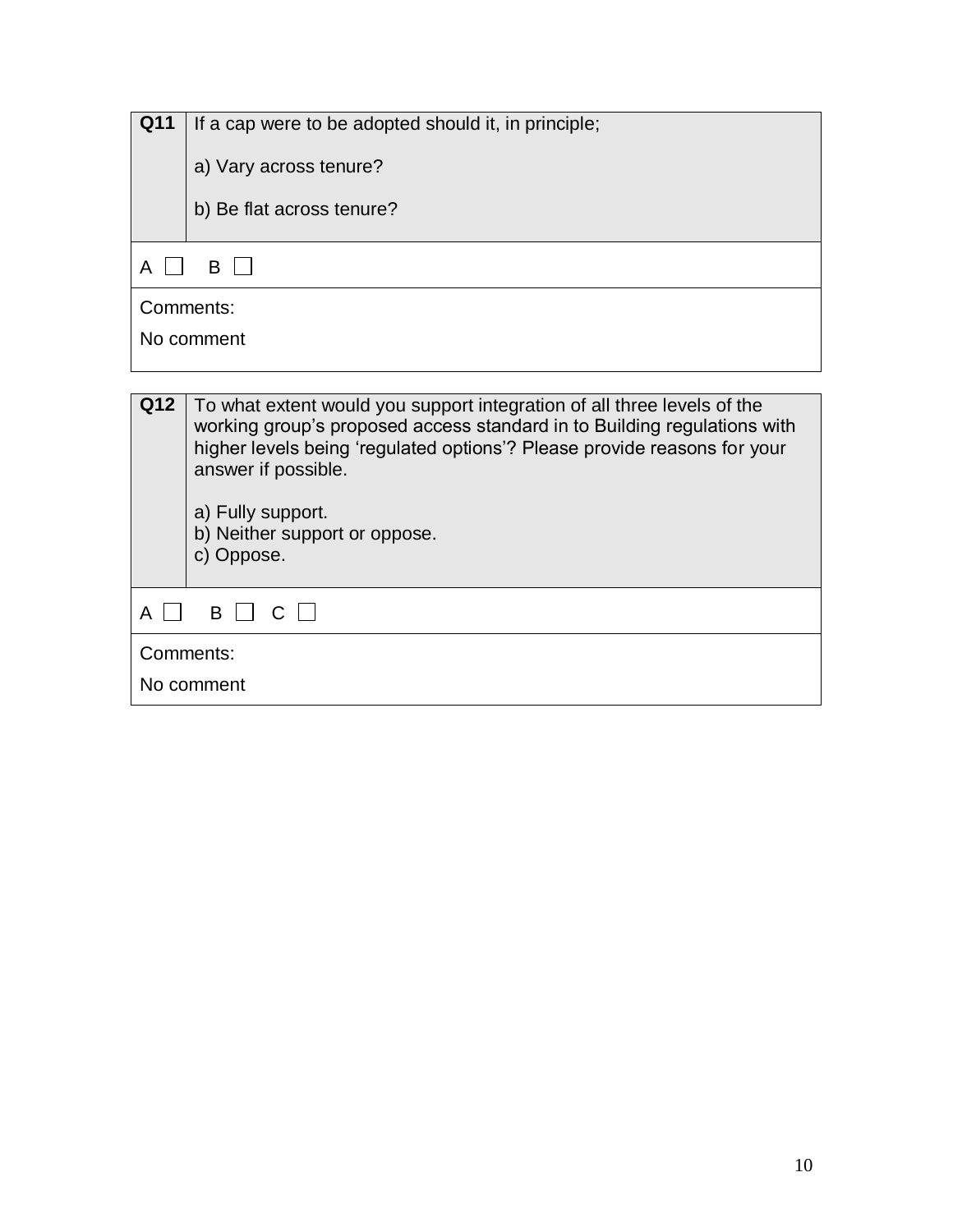## **Accessibility – Technical questions**

| <b>QA1.1</b> | Would you support the proposed changes to these aspects of<br>guidance? Y/N.<br>In your view, would introducing these requirements increase cost over<br>and above that within the current AD M of the Building Regulations-<br>please provide reasons for your answer. |  |
|--------------|-------------------------------------------------------------------------------------------------------------------------------------------------------------------------------------------------------------------------------------------------------------------------|--|
| YES          | NO.                                                                                                                                                                                                                                                                     |  |
| Comments:    |                                                                                                                                                                                                                                                                         |  |

| <b>QA1.2</b>      | Would you support the inclusion of guidance non car parking for all<br>dwellings as set out in the consultation standard? Y/N.<br>In your view, would introducing these requirements increase cost to<br>industry - please provide reasons for your answer. |  |
|-------------------|-------------------------------------------------------------------------------------------------------------------------------------------------------------------------------------------------------------------------------------------------------------|--|
| <b>YES</b><br>NO. |                                                                                                                                                                                                                                                             |  |
|                   | Comments:                                                                                                                                                                                                                                                   |  |

| QA1.3        | Would you support inclusion of requirements for external lighting and<br>covered communal entrances? Y/N.<br>In your view, would introducing these requirements increase cost to<br>industry - please provide reasons for your answer. |
|--------------|----------------------------------------------------------------------------------------------------------------------------------------------------------------------------------------------------------------------------------------|
| YES I<br>NO. |                                                                                                                                                                                                                                        |
| Comments:    |                                                                                                                                                                                                                                        |
|              |                                                                                                                                                                                                                                        |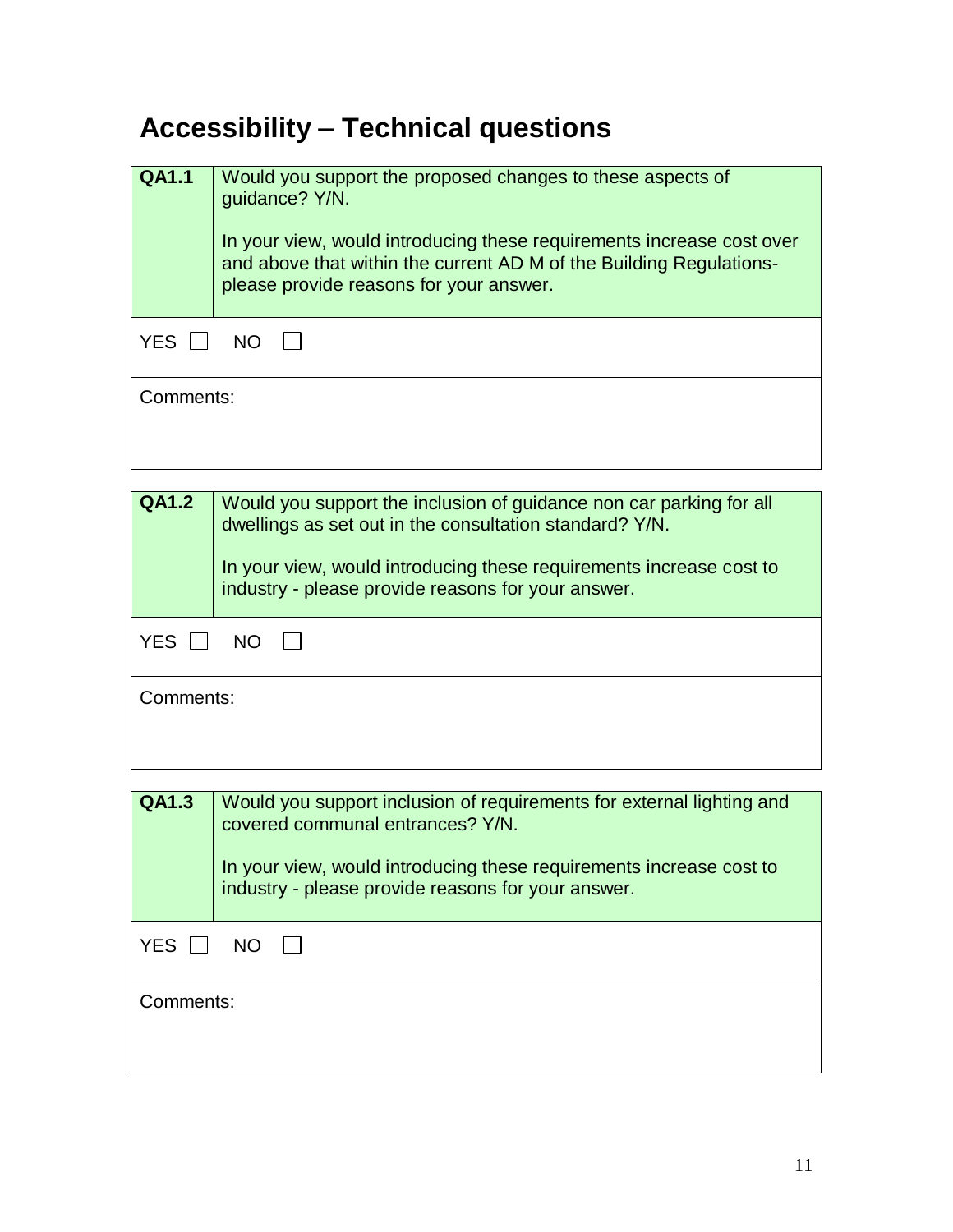| <b>QA1.4</b>       | Do you think that including this guidance for lobbies in all dwellings<br>would be helpful? Y/N.<br>Would introducing these requirements increase cost to industry -<br>please provide reasons for your answer. |
|--------------------|-----------------------------------------------------------------------------------------------------------------------------------------------------------------------------------------------------------------|
| YES I<br><b>NO</b> |                                                                                                                                                                                                                 |
| Comments:          |                                                                                                                                                                                                                 |

| <b>QA1.5</b> | Do you agree that the lift size set out in the technical standard reflects<br>current industry practice? Y/N.<br>Would introducing these requirements increase cost to industry -<br>please provide reasons for your answer. |  |
|--------------|------------------------------------------------------------------------------------------------------------------------------------------------------------------------------------------------------------------------------|--|
| <b>YES</b>   | NO.                                                                                                                                                                                                                          |  |
|              | Comments:                                                                                                                                                                                                                    |  |

| <b>QA1.6</b>      | Do you agree that it is appropriate to require a minimum width of<br>850mm in all new homes? Y/N.<br>Would introducing these requirements increase cost to industry -<br>please provide reasons for your answer. |  |
|-------------------|------------------------------------------------------------------------------------------------------------------------------------------------------------------------------------------------------------------|--|
| <b>YES</b><br>NO. |                                                                                                                                                                                                                  |  |
|                   | Comments:                                                                                                                                                                                                        |  |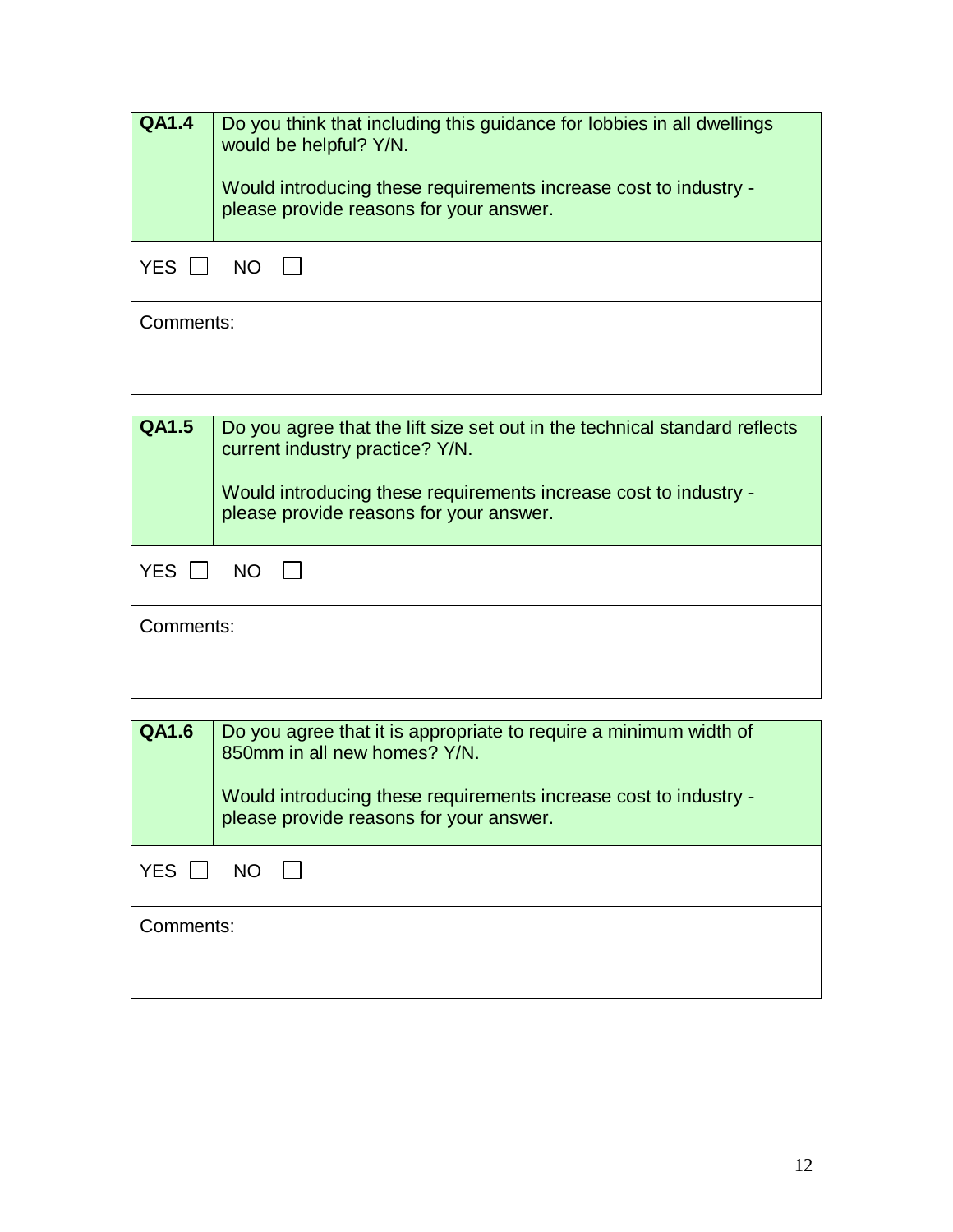| <b>QA1.7</b>       | Do you agree that it is appropriate to amend guidance on hall and<br>landing widths? Y/N.<br>Would introducing these requirements increase cost to industry -<br>please provide reasons for your answer. |
|--------------------|----------------------------------------------------------------------------------------------------------------------------------------------------------------------------------------------------------|
| YES I<br><b>NO</b> |                                                                                                                                                                                                          |
| Comments:          |                                                                                                                                                                                                          |
|                    |                                                                                                                                                                                                          |

| <b>QA1.8</b>       | Would you support this simplification measure? Y/N.<br>Please give reasons for your answer being clear whether you think that<br>this could add cost to home builders. |  |
|--------------------|------------------------------------------------------------------------------------------------------------------------------------------------------------------------|--|
| YES I<br><b>NO</b> |                                                                                                                                                                        |  |
|                    | Comments:                                                                                                                                                              |  |

| <b>QA1.9</b> | Do any other elements of the working group's suggested technical<br>standard increase requirements above current regulatory minimum?<br>$Y/N$ .                                                                                                                          |
|--------------|--------------------------------------------------------------------------------------------------------------------------------------------------------------------------------------------------------------------------------------------------------------------------|
|              | Please give reasons for your answer being clear whether you think that<br>this could add cost to home builders and in particular in relation to<br>reworded guidance on the following:                                                                                   |
|              | Approach routes<br>$\bullet$<br><b>External steps</b><br>$\bullet$<br><b>Communal Approach route</b><br>Communal entrance doors<br><b>Private entrance</b><br>$\bullet$<br>Hall and landing widths<br>$\bullet$<br>Clear access zones and route<br><b>Consumer units</b> |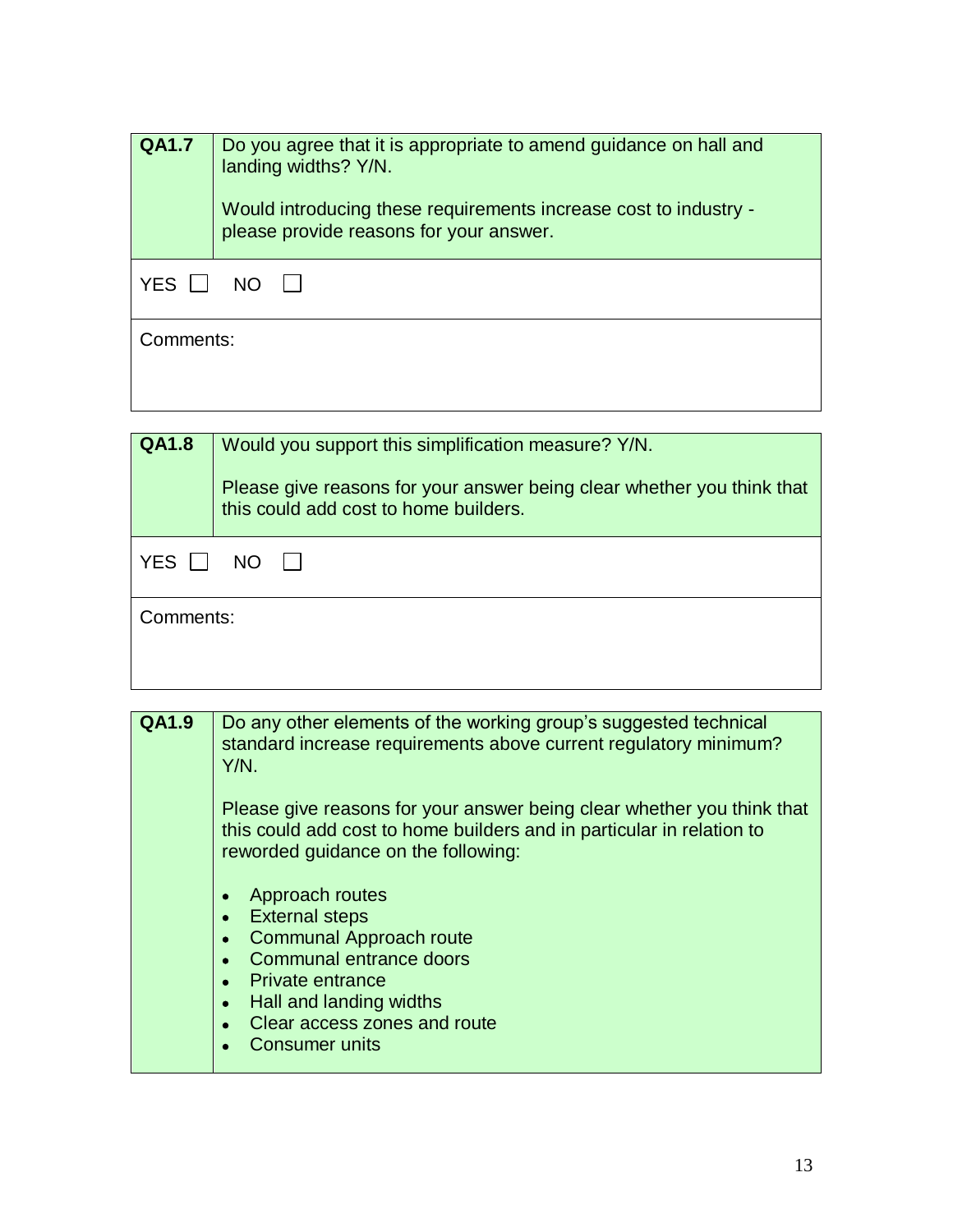| $YES \Box NO \Box$ |
|--------------------|
| Comments:          |

|           | <b>QA1.10</b>   Are the working group's proposed performance requirements for level 1<br>of the standards pitched at the right level?<br>Please indicate which of the options below you agree with.<br>a) they go too far, and should be reduced<br>b) they are about right<br>c) they don't go far enough |
|-----------|------------------------------------------------------------------------------------------------------------------------------------------------------------------------------------------------------------------------------------------------------------------------------------------------------------|
|           | <b>B</b> I                                                                                                                                                                                                                                                                                                 |
| Comments: |                                                                                                                                                                                                                                                                                                            |

| <b>QA1.11</b> If you do not entirely agree (ie your answer is a) or c), what aspects<br>should be different and why (please provide reasons for your answers,<br>identifying the specific measure by reference number where possible). |
|----------------------------------------------------------------------------------------------------------------------------------------------------------------------------------------------------------------------------------------|
|                                                                                                                                                                                                                                        |
|                                                                                                                                                                                                                                        |

Comments:

| <b>QA1.12</b> | Do you agree that it would be beneficial for the structure, definitions,<br>terminology and diagrams common to all three levels to be reflected in<br>an updated version of Approved Document M (Access to and use of<br>buildings) of the Building Regulations? Y/N |
|---------------|----------------------------------------------------------------------------------------------------------------------------------------------------------------------------------------------------------------------------------------------------------------------|
| <b>YES</b>    |                                                                                                                                                                                                                                                                      |
| Comments:     |                                                                                                                                                                                                                                                                      |
|               |                                                                                                                                                                                                                                                                      |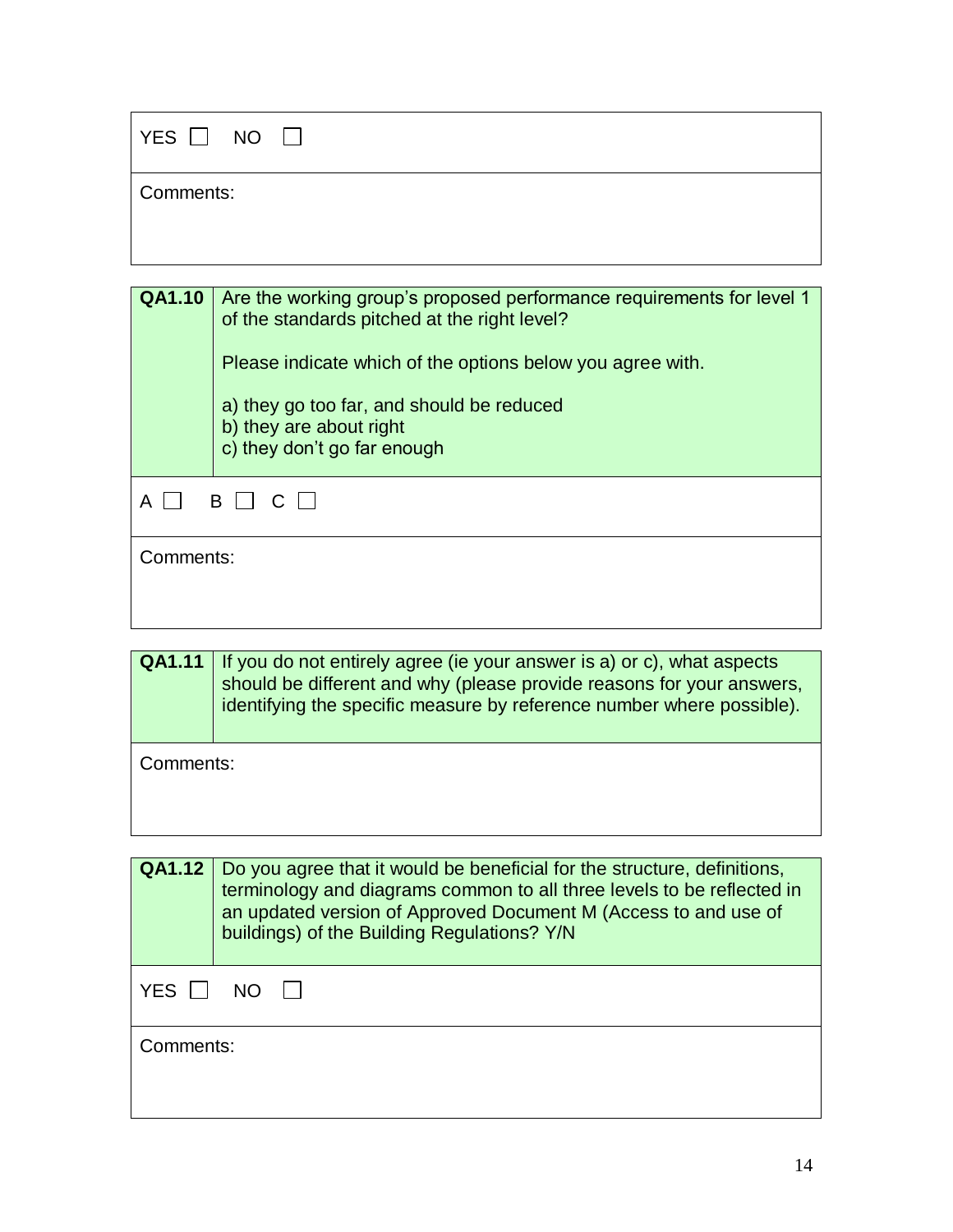|           | <b>QA1.13</b>   Do you agree that level 2 properties should provide step free access<br>and key facilities at ground level? Y/N. |
|-----------|----------------------------------------------------------------------------------------------------------------------------------|
| YES       | NO.                                                                                                                              |
| Comments: |                                                                                                                                  |



**QA1.15** If you do not entirely agree, (ie your answer is a) or c), what aspects should be different and why (please provide reasons for your answers, identifying the specific measure by reference number where possible).

Comments:

| <b>QA1.16</b> Are the working group's proposed performance requirements for level 3<br>of the standards pitched at the right level? Please indicate which of the<br>options below you agree with. |
|---------------------------------------------------------------------------------------------------------------------------------------------------------------------------------------------------|
| a) they go too far, and should be reduced<br>b) they are about right<br>c) they don't go far enough                                                                                               |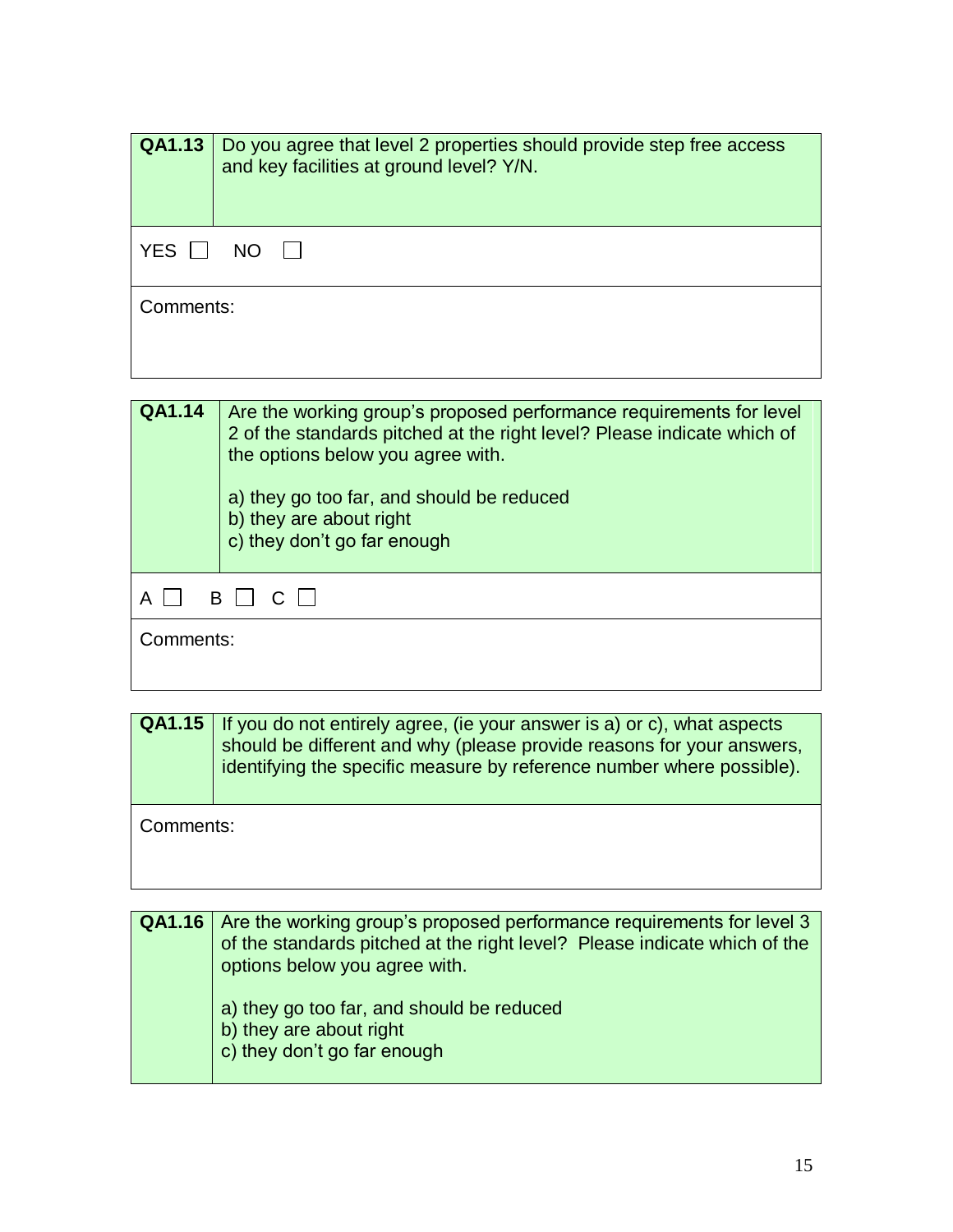| $A \Box B \Box C \Box$ |  |
|------------------------|--|
| Comments:              |  |

| <b>QA1.17</b> | If you do not entirely agree, (ie your answer is a) or c), what aspects<br>should be different and why (please provide reasons for your answers,<br>identifying the specific measure by reference number where possible). |
|---------------|---------------------------------------------------------------------------------------------------------------------------------------------------------------------------------------------------------------------------|
| Comments:     |                                                                                                                                                                                                                           |

| <b>QA1.18</b> | Do you agree that improved evidence of wheelchair users housing<br>needs is necessary? Y/N |
|---------------|--------------------------------------------------------------------------------------------|
| YES           | NO.                                                                                        |
| Comments:     |                                                                                            |

|                 | <b>QA1.19</b> If DCLG was to lead on this research, would you or your organisation<br>be able and willing to collaborate in such a project? Y/N |
|-----------------|-------------------------------------------------------------------------------------------------------------------------------------------------|
| YES    <br>NO 1 |                                                                                                                                                 |
| Comments:       |                                                                                                                                                 |

| <b>QA1.20</b> | Do you agree with the working group's proposed differentiation<br>between wheelchair accessible and wheelchair adaptable housing?<br>Y/N |
|---------------|------------------------------------------------------------------------------------------------------------------------------------------|
| <b>YES</b>    | NO.                                                                                                                                      |
| Comments:     |                                                                                                                                          |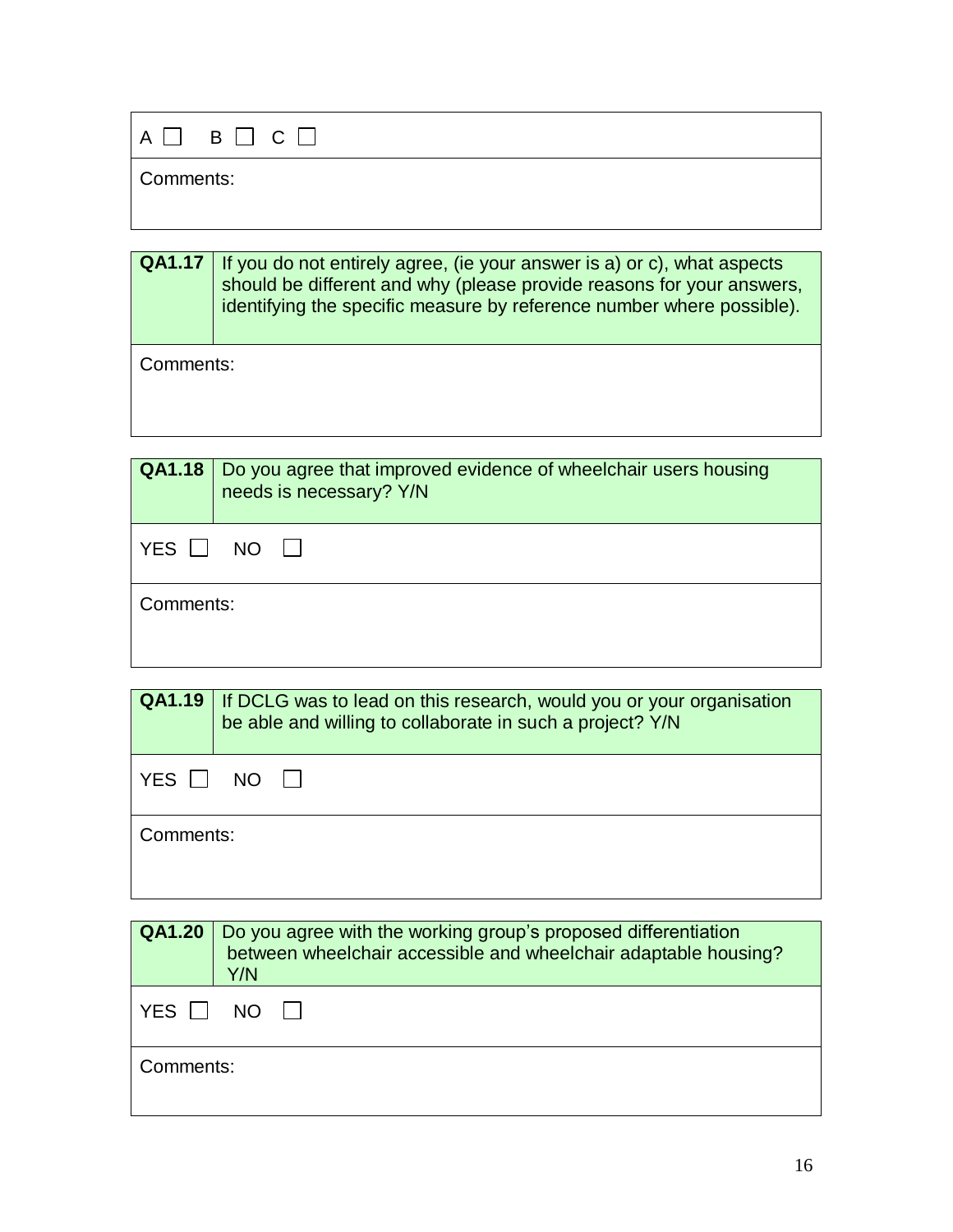## **Space – General questions**

| Would you support government working with industry to promote space<br>labelling of new homes? Y/N |  |
|----------------------------------------------------------------------------------------------------|--|
| YESII<br>NO I I                                                                                    |  |
| Comments:                                                                                          |  |
| No comment                                                                                         |  |
|                                                                                                    |  |

| <b>Q14</b>   Do you agree with this suggested simple approach to space labelling?<br>Y/N. |
|-------------------------------------------------------------------------------------------|
| YESI NOII                                                                                 |

Comments:

No comment

| Q15   If not, what alternative approach would you propose? |  |
|------------------------------------------------------------|--|
|                                                            |  |

Comments:

No comment

| Q16                     | Would you support requirements for space labelling as an alternative to<br>imposing space standards on new development? Y/N. |
|-------------------------|------------------------------------------------------------------------------------------------------------------------------|
| YES I I<br>NO LI        |                                                                                                                              |
| Comments:<br>No comment |                                                                                                                              |
|                         |                                                                                                                              |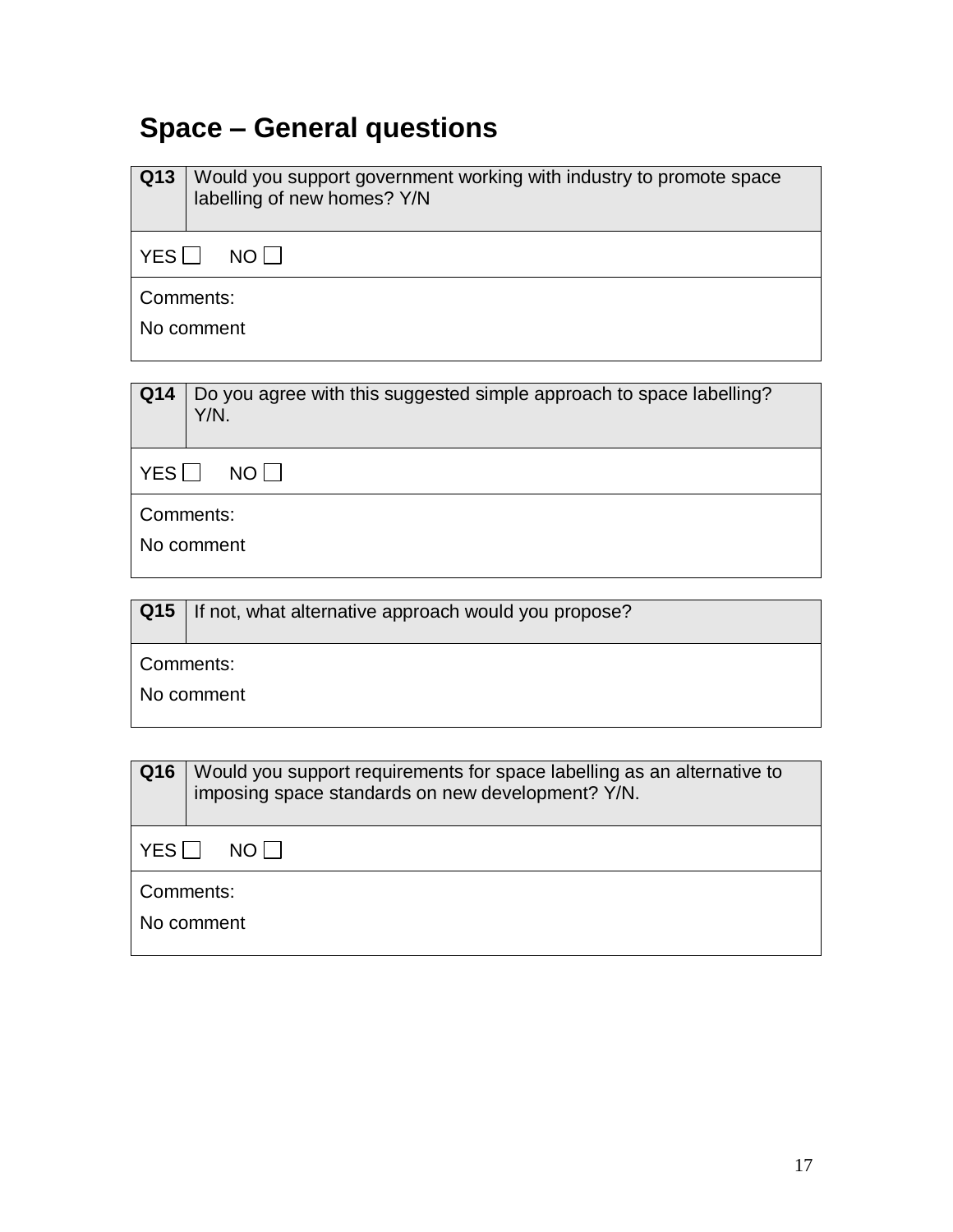| <b>Q17</b>              | Would you support the introduction of a benchmark against which the<br>space labelling of new properties is rated? Y/N Please give reasons for<br>your answer. |
|-------------------------|----------------------------------------------------------------------------------------------------------------------------------------------------------------|
| YES II<br>NO LI         |                                                                                                                                                                |
| Comments:<br>No comment |                                                                                                                                                                |

| Q18        | Which of the following best represents your view? Please provide reasons<br>for your views.<br>a) Local authorities should not be allowed to impose space standards<br>(linked to access standards) on new development. |
|------------|-------------------------------------------------------------------------------------------------------------------------------------------------------------------------------------------------------------------------|
|            | b) Local authorities should only be allowed to require space standards<br>(linked to access standards) for affordable housing.                                                                                          |
|            | c) Local authorities should be allowed to require space standards (linked<br>to access standards) across all tenures.                                                                                                   |
| B I<br>A   |                                                                                                                                                                                                                         |
| Comments:  |                                                                                                                                                                                                                         |
| No comment |                                                                                                                                                                                                                         |

| Q19               | Do you think a space standard is necessary (when linked to access<br>standards), and would you support in principle the development of a<br>national space standard for use by local authorities across England? Y/N |
|-------------------|----------------------------------------------------------------------------------------------------------------------------------------------------------------------------------------------------------------------|
| <b>YES</b><br>NOT |                                                                                                                                                                                                                      |
| Comments:         |                                                                                                                                                                                                                      |
| No comment        |                                                                                                                                                                                                                      |
|                   |                                                                                                                                                                                                                      |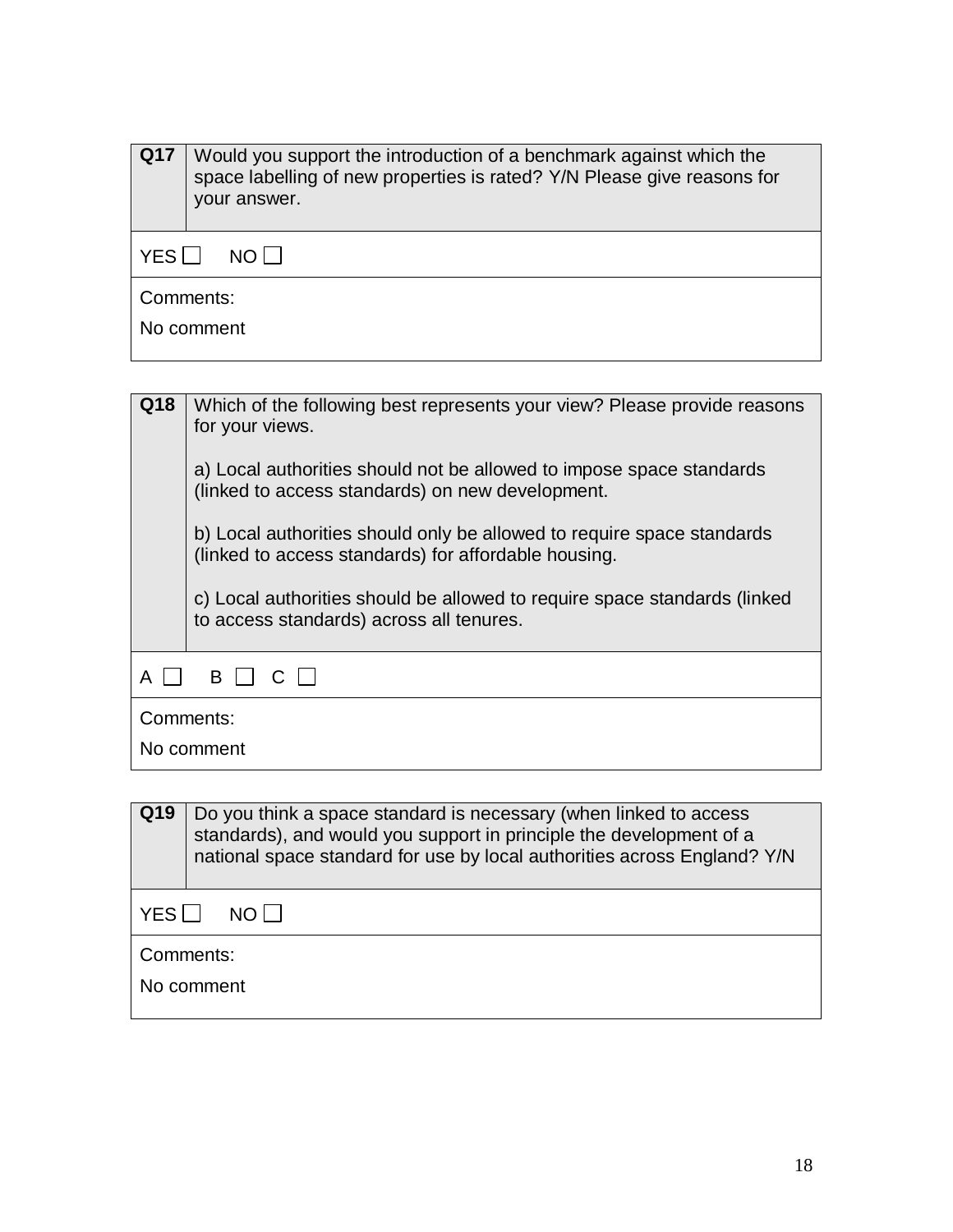| Q <sub>20</sub>              | Do you agree with the proposed limiting of the scope of any potential<br>space standard to internal aspects only? Y/N |
|------------------------------|-----------------------------------------------------------------------------------------------------------------------|
| YES∐<br>$NO$ $\vert$ $\vert$ |                                                                                                                       |
| Comments:<br>No comment      |                                                                                                                       |

| Q21        | Do you agree that Space Standards should only be applied through tested<br>Local Plans, in conjunction with access standards, and subject to robust<br>viability testing? |
|------------|---------------------------------------------------------------------------------------------------------------------------------------------------------------------------|
| YES        | NO I I                                                                                                                                                                    |
| Comments:  |                                                                                                                                                                           |
| No comment |                                                                                                                                                                           |
|            |                                                                                                                                                                           |

| Q22              | Do you agree with the costs and assumptions set out in the impact<br>assessment? We are particularly interested in understanding;                                                                                                                                                          |
|------------------|--------------------------------------------------------------------------------------------------------------------------------------------------------------------------------------------------------------------------------------------------------------------------------------------|
|                  | a) Do stakeholders agree with our assumption that house builders are able<br>to recover 70% of the additional cost associated with space in higher sales<br>values?                                                                                                                        |
|                  | b) Do you agree with the extra over unit costs we have used for the current<br>and proposed space standards? If you do not agree, could you provide<br>evidence to support alternative figures for us to include in the final impact<br>assessment?                                        |
|                  | c) Do you agree with the proportion of homes we have estimated to have<br>taken up space standards in the "do nothing" and "option 2" alternatives?<br>If you do not agree, could you provide evidence to support alternative<br>figures for us to include in the final impact assessment? |
|                  | Please provide reasons for your answers.                                                                                                                                                                                                                                                   |
| B<br>$\cap$<br>A |                                                                                                                                                                                                                                                                                            |
| Comments:        |                                                                                                                                                                                                                                                                                            |
| No comment       |                                                                                                                                                                                                                                                                                            |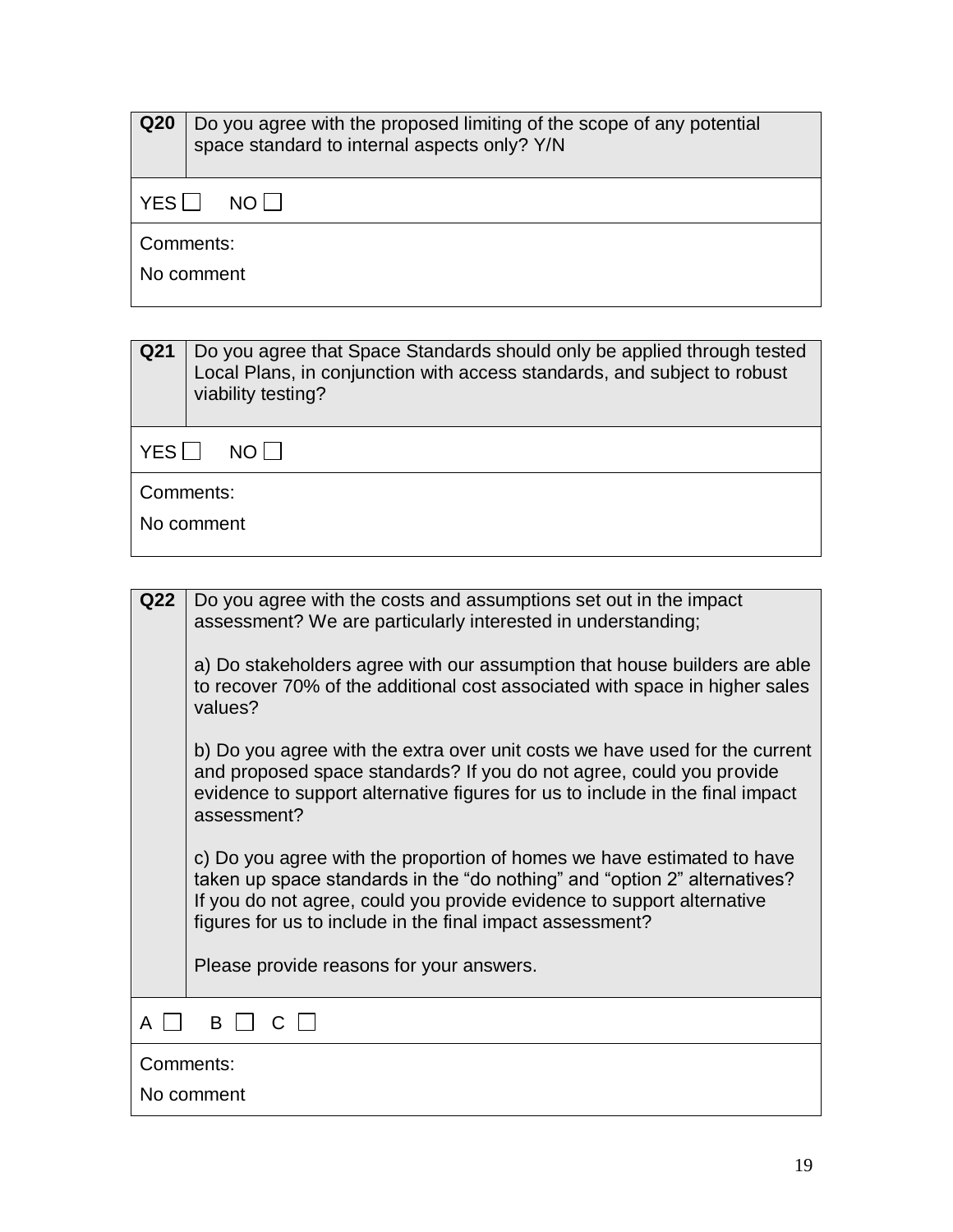| Q <sub>23</sub> | If you do not agree with the costs set out in the impact assessment please<br>state why this is the case, and provide evidence that supports any<br>alternative assumptions or costs that should be used? |  |
|-----------------|-----------------------------------------------------------------------------------------------------------------------------------------------------------------------------------------------------------|--|
|                 | Comments:                                                                                                                                                                                                 |  |
| No comment      |                                                                                                                                                                                                           |  |
|                 |                                                                                                                                                                                                           |  |

**Q24** We also need to verify how many local authorities are currently requiring space standards, and what those space standard requirements might be. Can you identify any requirements for space standards in local planning policies? Please provide evidence or links where possible.

Comments:

No comment

| Q <sub>25</sub> | Can you provide any of the following, (supporting your submission with<br>evidence wherever possible)?<br>a) Evidence of the distribution of the size of current private and affordable<br>housing development?<br>b) Evidence of space standards required by local authorities stating what<br>is required and by whom? |
|-----------------|--------------------------------------------------------------------------------------------------------------------------------------------------------------------------------------------------------------------------------------------------------------------------------------------------------------------------|
|                 | c) Evidence of the likely cost impact of space standards?                                                                                                                                                                                                                                                                |
|                 | B.                                                                                                                                                                                                                                                                                                                       |
|                 | Comments:<br>No comment                                                                                                                                                                                                                                                                                                  |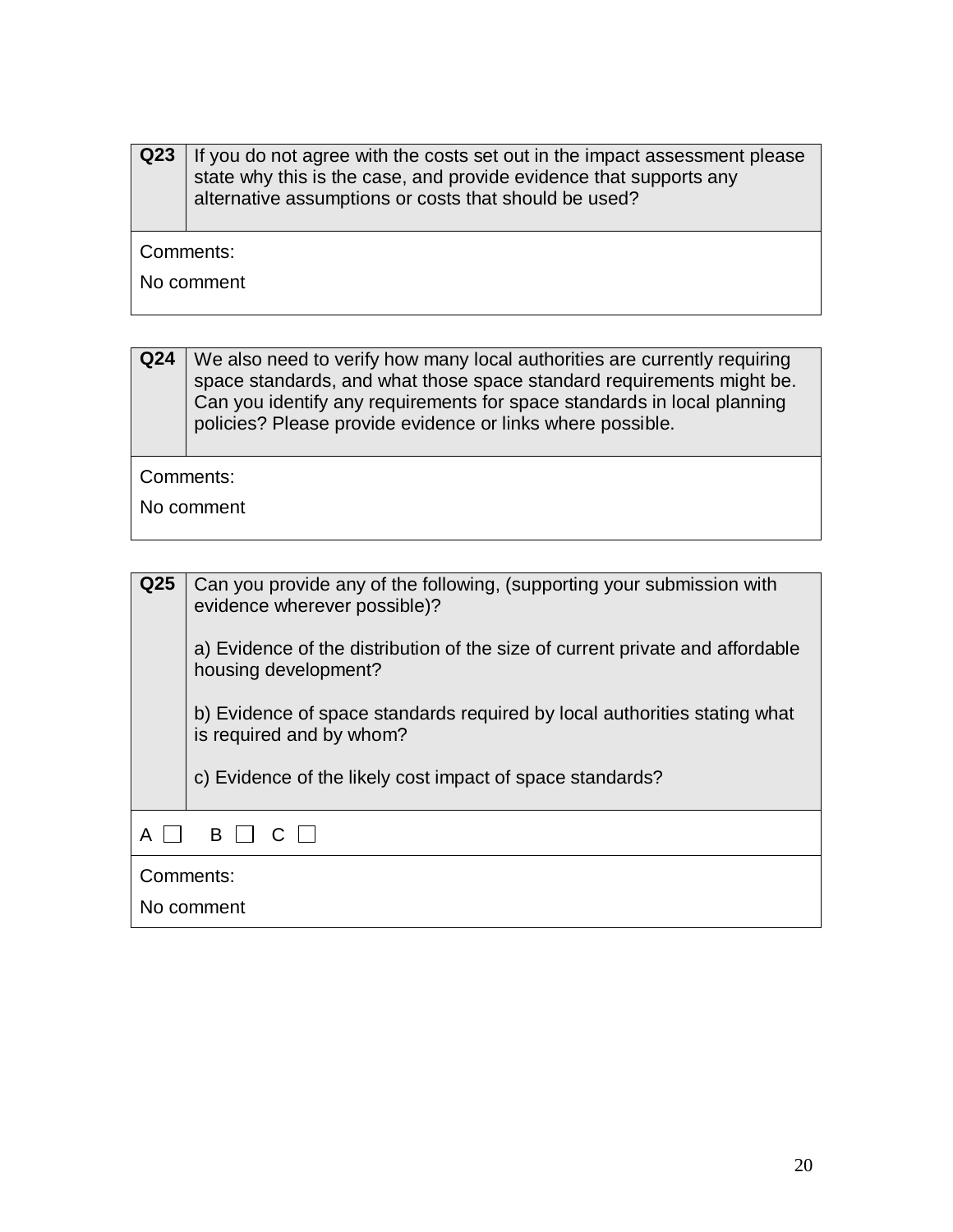| Q <sub>26</sub> | What issues or material do you consider need be included in H6 of the<br>Building Regulations, in order to address the issues identified above? |
|-----------------|-------------------------------------------------------------------------------------------------------------------------------------------------|
| Comments:       |                                                                                                                                                 |
| No comment      |                                                                                                                                                 |
|                 |                                                                                                                                                 |
|                 |                                                                                                                                                 |

| Q27               | Do you agree with this approach to managing cycle storage? Y/N. |
|-------------------|-----------------------------------------------------------------|
| $\mid$ YES $\Box$ | NO I I                                                          |
| Comments:         |                                                                 |
| No comment        |                                                                 |
|                   |                                                                 |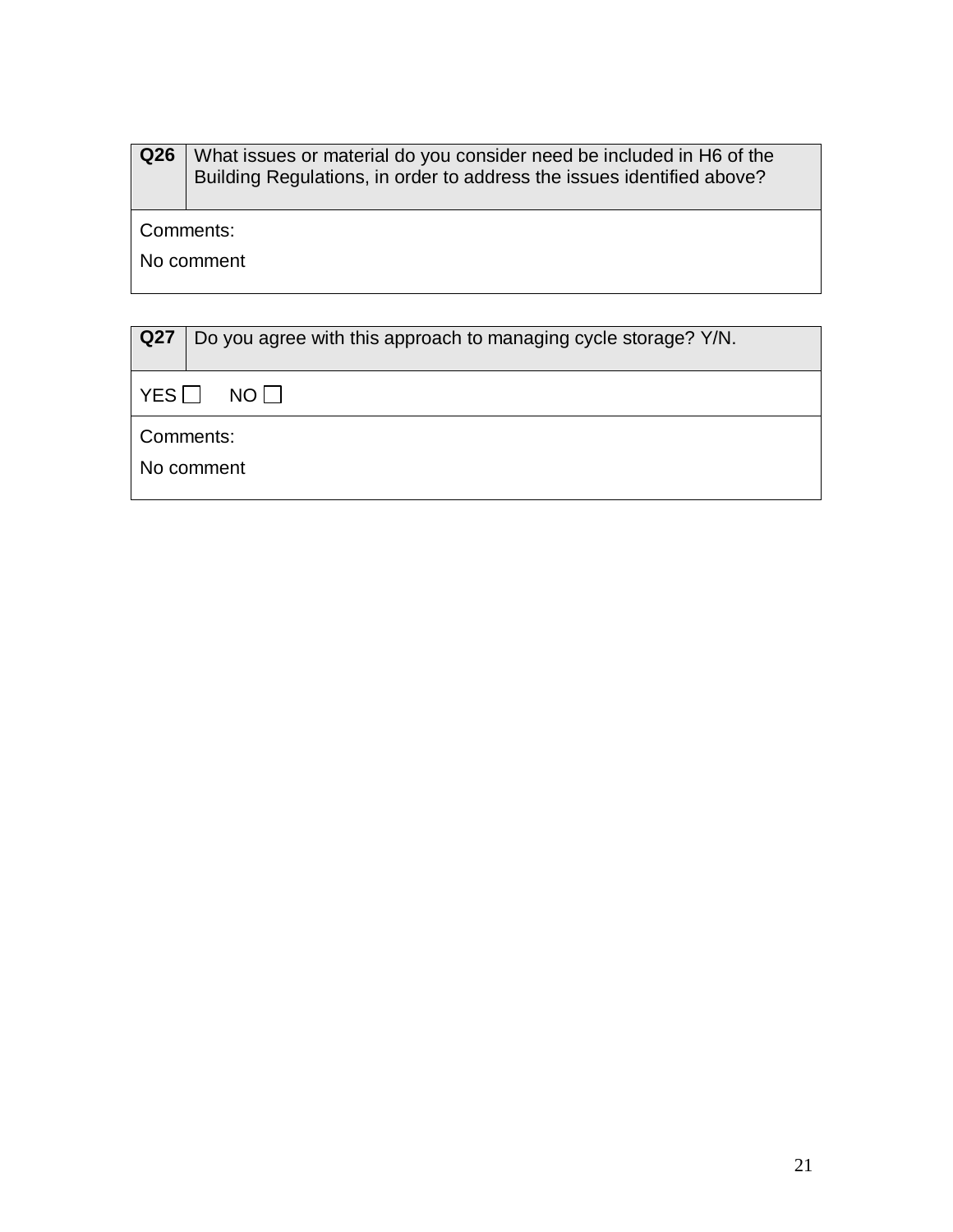## **Space - Technical questions**

| <b>QA2.1</b> | Do you agree that any space standards, if adopted, should be co-<br>ordinated with the requirements of relevant accessibility standards?<br>Y/N |
|--------------|-------------------------------------------------------------------------------------------------------------------------------------------------|
| <b>YES</b>   | $N$ $\cap$ $\perp$                                                                                                                              |
| Comments:    |                                                                                                                                                 |
|              |                                                                                                                                                 |

| <b>QA2.2</b> | Do you agree with Gross Internal Areas indicated at Level 1, 2 and 3,<br>shown in Table A1-3? If not, please provide reasons for your answer.<br>Y/N |
|--------------|------------------------------------------------------------------------------------------------------------------------------------------------------|
| YES          | NO LI                                                                                                                                                |
| Comments:    |                                                                                                                                                      |

| QA2.3     | Do you think it is necessary to define minimum areas for bedrooms<br>and do you agree with the areas for bedrooms indicated at Level 1, 2<br>and 3in Table 2? Y/N |
|-----------|-------------------------------------------------------------------------------------------------------------------------------------------------------------------|
| YES       | NO LI                                                                                                                                                             |
| Comments: |                                                                                                                                                                   |
|           |                                                                                                                                                                   |

| <b>QA2.4</b> | Are the performance requirements for level 1 of the space standards<br>proposed by the working group pitched at the right level? Please<br>indicate which of the options below you agree with. |
|--------------|------------------------------------------------------------------------------------------------------------------------------------------------------------------------------------------------|
|              | a) they go too far, and should be reduced<br>b) they are about right<br>c) they don't go far enough                                                                                            |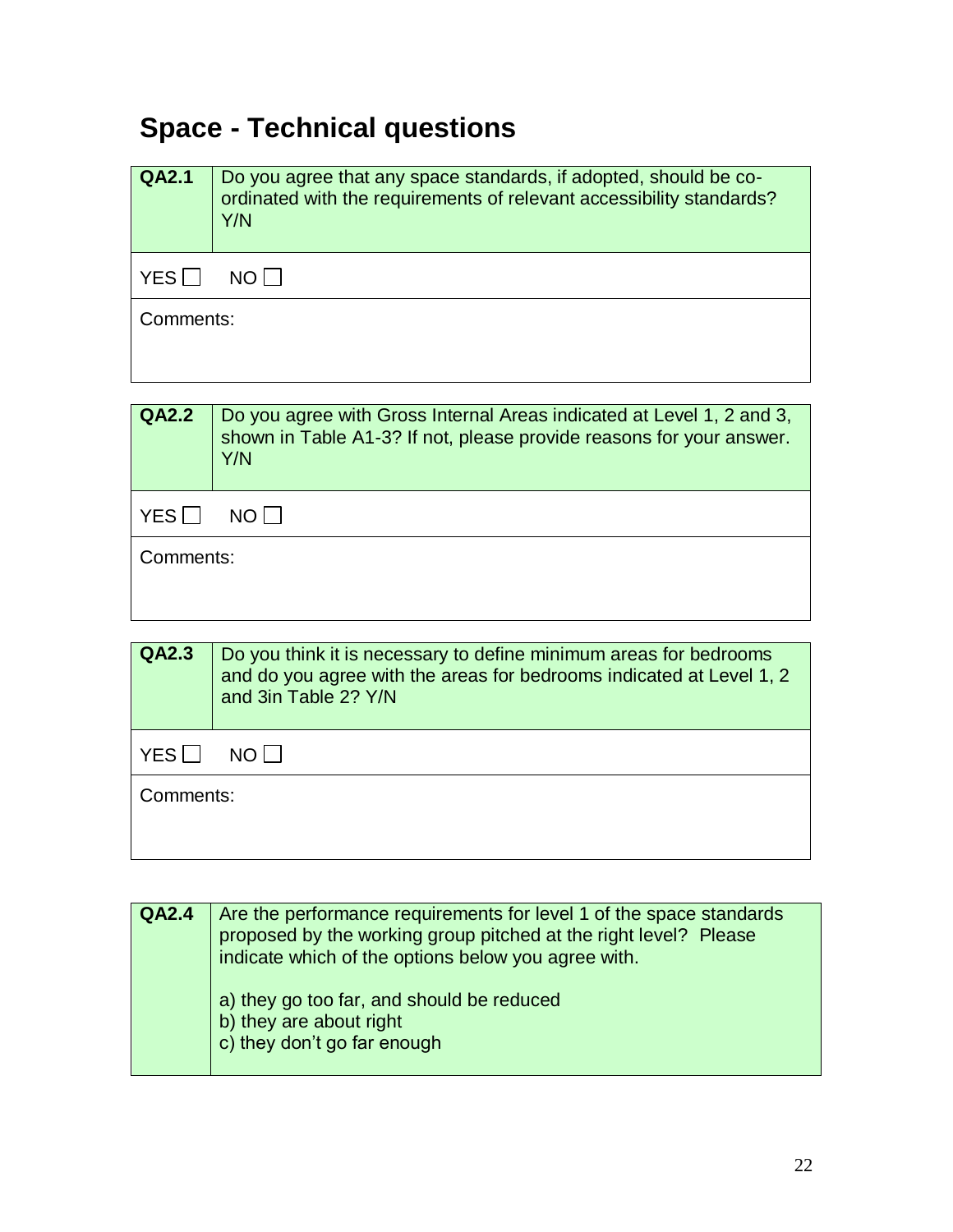| $A \square$ $B \square$ $C \square$ |  |
|-------------------------------------|--|
| Comments:                           |  |

| $\overline{QA2.5}$   If you do not entirely agree (ie your answer is a) or c), what aspects |
|---------------------------------------------------------------------------------------------|
| should be different and why (please provide reasons for your answers,                       |
| identifying the specific measure by reference number where possible).                       |
|                                                                                             |

Comments:

| QA2.6     | Are the performance requirements for level 2 of the space standards<br>proposed by the working group pitched at the right level? YN Please<br>indicate which of the options below you agree with.<br>a) they go too far, and should be reduced<br>b) they are about right<br>c) they don't go far enough |
|-----------|----------------------------------------------------------------------------------------------------------------------------------------------------------------------------------------------------------------------------------------------------------------------------------------------------------|
|           | BII<br>$\cap$                                                                                                                                                                                                                                                                                            |
| Comments: |                                                                                                                                                                                                                                                                                                          |

| <b>QA2.7</b> | If you do not entirely agree (ie your answer is a) or c), what aspects<br>should be different and why (please provide reasons for your answers,<br>identifying the specific measure by reference number where possible). |
|--------------|--------------------------------------------------------------------------------------------------------------------------------------------------------------------------------------------------------------------------|
| Comments:    |                                                                                                                                                                                                                          |

**QA2.8** Are the performance requirements for level 3 of the space standards proposed by the working group pitched at the right level? YN Please indicate which of the options below you agree with. a) they go too far, and should be reduced b) they are about right c) they don't go far enough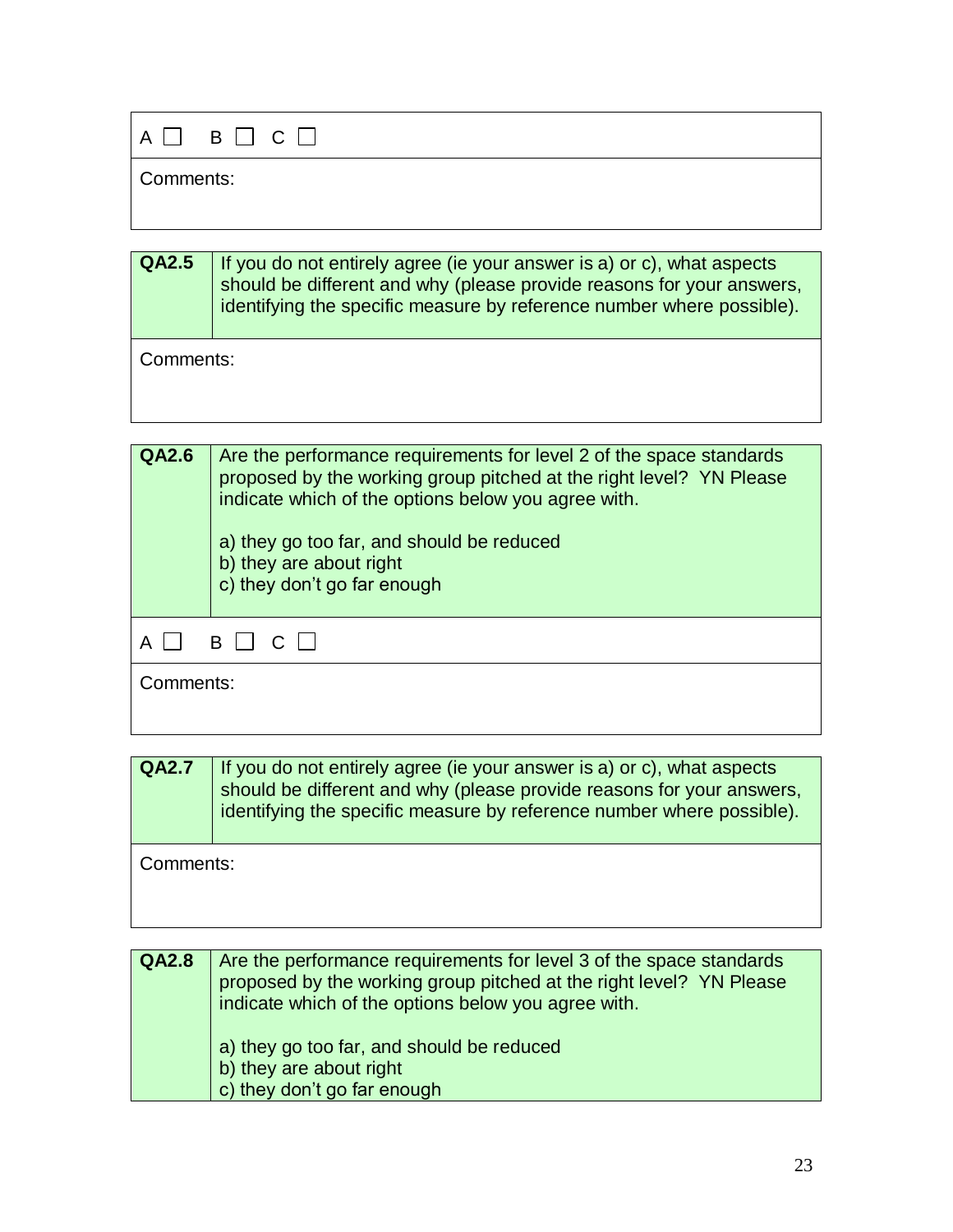|           | $A \Box B \Box C \Box$ |
|-----------|------------------------|
| Comments: |                        |

| $\overline{QA2.9}$ | If you do not entirely agree (ie your answer is a) or c), what aspects<br>should be different and why (please provide reasons for your<br>answers, identifying the specific measure by reference number where<br>possible). |
|--------------------|-----------------------------------------------------------------------------------------------------------------------------------------------------------------------------------------------------------------------------|
| Comments:          |                                                                                                                                                                                                                             |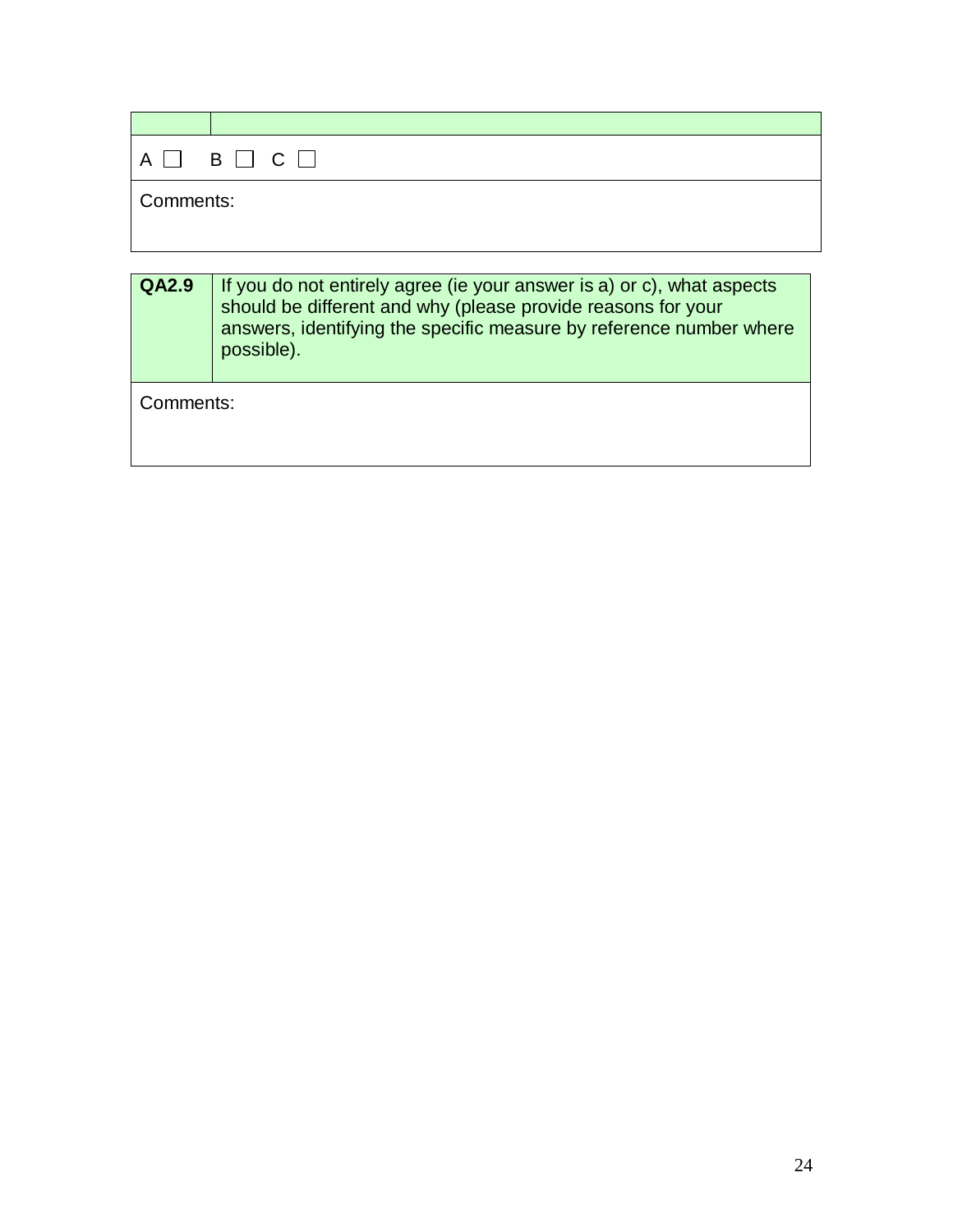## **Security – General questions**

| Q28 | Do you support the view that domestic security for new homes should be<br>covered by national standards/Building Regulations or should it be left to<br>market forces/other?<br>a) national standards/Building Regulations<br>b) market forces/other<br>Where possible, please provide evidence to support your view? |  |
|-----|-----------------------------------------------------------------------------------------------------------------------------------------------------------------------------------------------------------------------------------------------------------------------------------------------------------------------|--|
| А   | B.                                                                                                                                                                                                                                                                                                                    |  |
|     | Comments:                                                                                                                                                                                                                                                                                                             |  |
|     | No comment                                                                                                                                                                                                                                                                                                            |  |

| Do you think there is a need for security standards? Y/N |  |
|----------------------------------------------------------|--|
| NO I I                                                   |  |
| Comments:                                                |  |
|                                                          |  |
|                                                          |  |

| $Q29 - Part 2$          | If yes, which of the approaches set out above do you believe<br>would be most effective to adopt (please select one only)?<br>a): Option $1 - A$ baseline (level 1) standard and a higher (level 2)<br>standard.<br>b): Option 2– A single enhanced standard (level 2) for use in<br>areas of higher risk only. |
|-------------------------|-----------------------------------------------------------------------------------------------------------------------------------------------------------------------------------------------------------------------------------------------------------------------------------------------------------------|
| B<br>A                  |                                                                                                                                                                                                                                                                                                                 |
| Comments:<br>No comment |                                                                                                                                                                                                                                                                                                                 |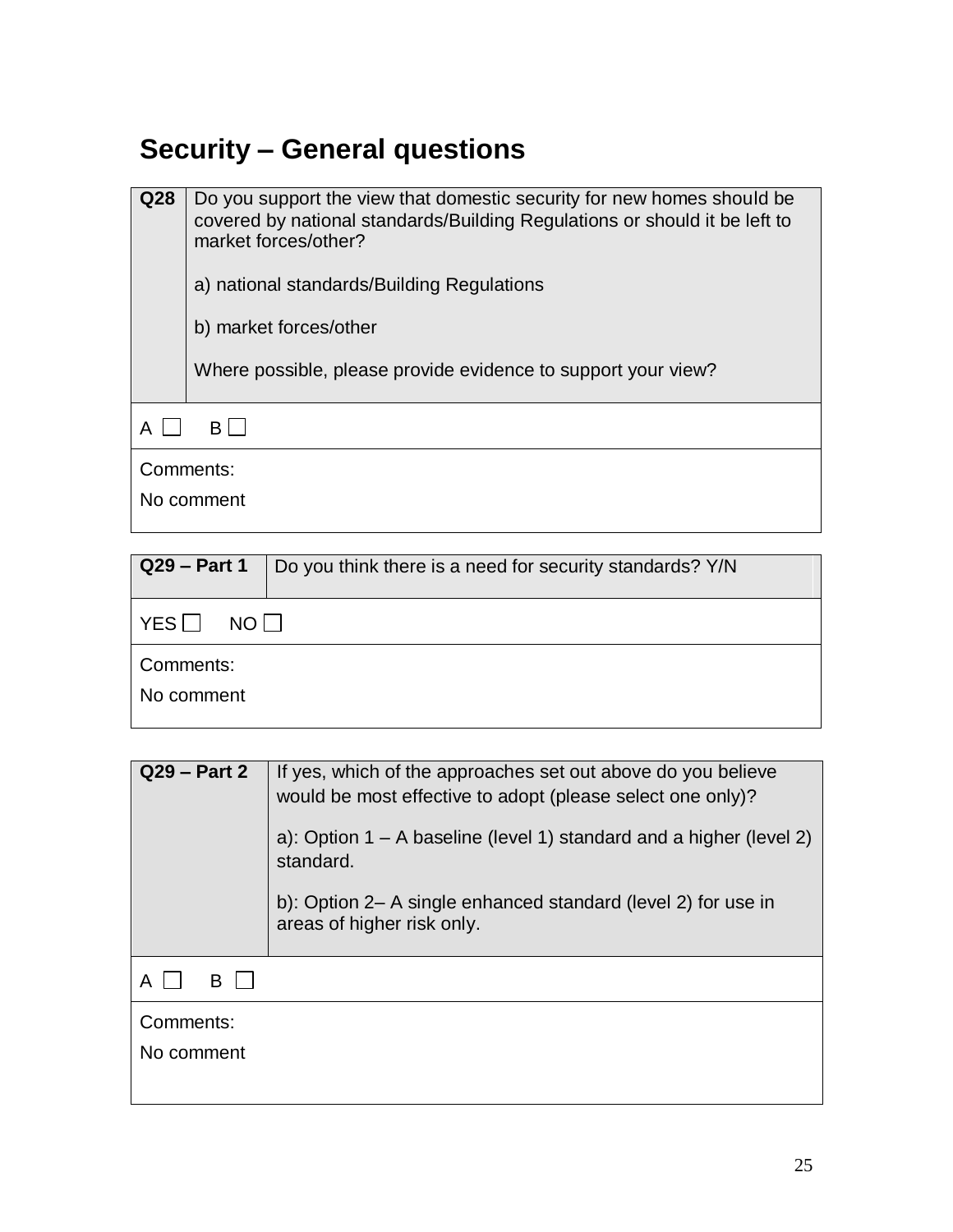| Q30        | If the level 2 standard is used how do you think it should be applied; |
|------------|------------------------------------------------------------------------|
|            | a) On a broad local basis set out in local planning policy?            |
|            | Or                                                                     |
|            | b) On a development by development basis?                              |
|            | B                                                                      |
|            | Comments:                                                              |
| No comment |                                                                        |
|            |                                                                        |

| Q31                     | Do you believe that there would be additional benefits to industry of<br>integrating the proposed security standards in to the Building Regulations<br>as 'regulated options'? Y/N |
|-------------------------|------------------------------------------------------------------------------------------------------------------------------------------------------------------------------------|
| YESI<br>NO L            |                                                                                                                                                                                    |
| Comments:<br>No comment |                                                                                                                                                                                    |
|                         |                                                                                                                                                                                    |

| Q32 | If security standards are integrated in to the Building Regulations, would<br>you prefer that;                                     |
|-----|------------------------------------------------------------------------------------------------------------------------------------|
|     | a) level 1 and level 2 become optional 'regulated options' for use by local<br>authorities? Or                                     |
|     | b) level 1 be required as a mandatory baseline for all properties with level<br>2 a regulated option for use by local authorities? |
|     |                                                                                                                                    |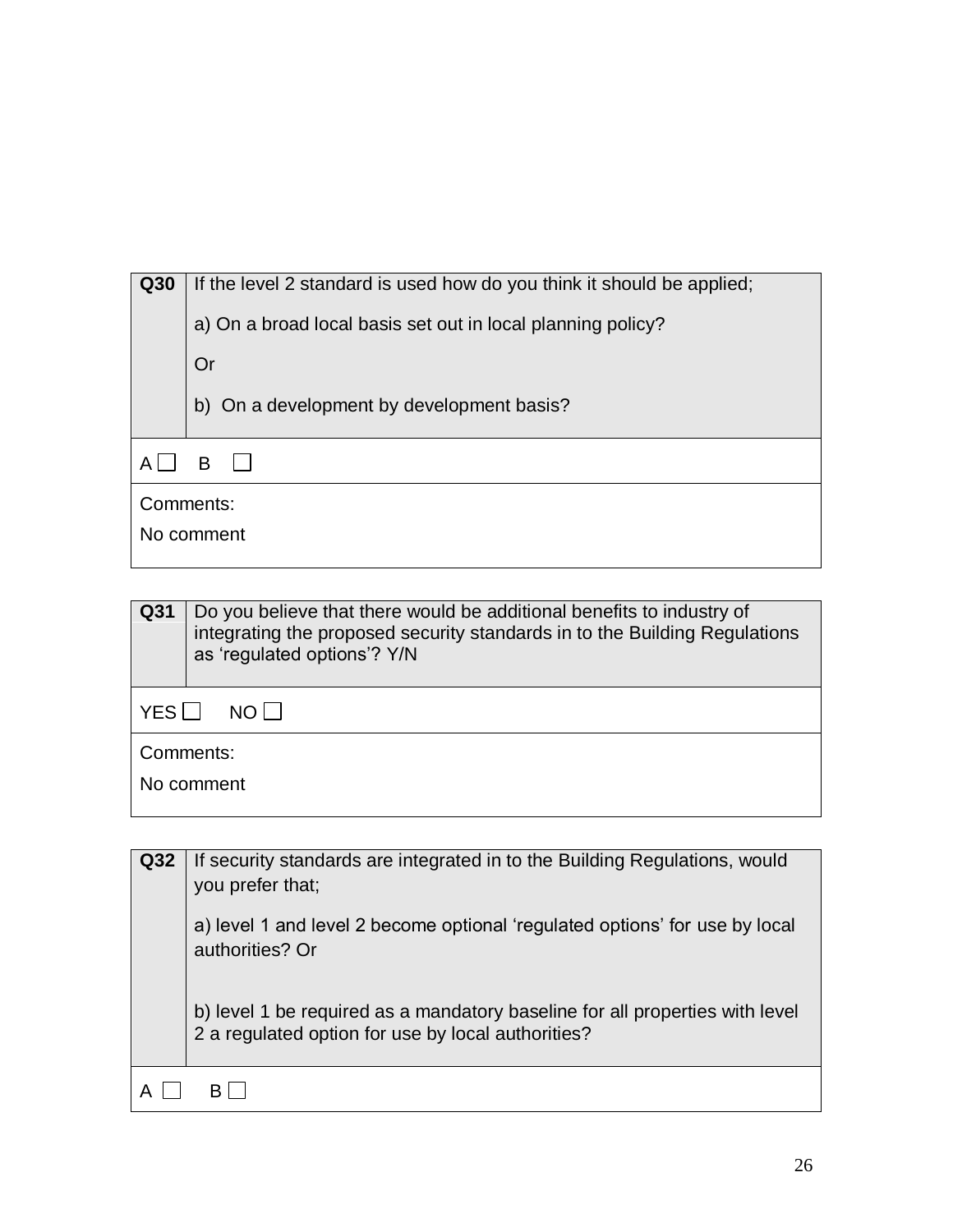Comments:

No comment

| Q <sub>33</sub> | Do you agree with the overall costs as set out in the accompanying impact<br>assessment? Y/N. |
|-----------------|-----------------------------------------------------------------------------------------------|
|                 | If you do not agree, then do you have evidence to support alternative<br>figures?             |
| YES<br>NOT      |                                                                                               |
| Comments:       |                                                                                               |
|                 | No comment                                                                                    |

| Q <sub>34</sub>         | Do you agree that level 1 security reflects current industry practice? Y/N.<br>If you do not agree, then do you have evidence to support an alternative<br>view? |
|-------------------------|------------------------------------------------------------------------------------------------------------------------------------------------------------------|
| YES<br>NO I I           |                                                                                                                                                                  |
| Comments:<br>No comment |                                                                                                                                                                  |

| Q35                     | Do you agree with the assumptions used to derive the extra over cost of<br>Secured By Design as set out? Y/N<br>If you do not agree, then do you have evidence to support alternative<br>figures? |
|-------------------------|---------------------------------------------------------------------------------------------------------------------------------------------------------------------------------------------------|
| YES<br>$NO$             |                                                                                                                                                                                                   |
| Comments:<br>No comment |                                                                                                                                                                                                   |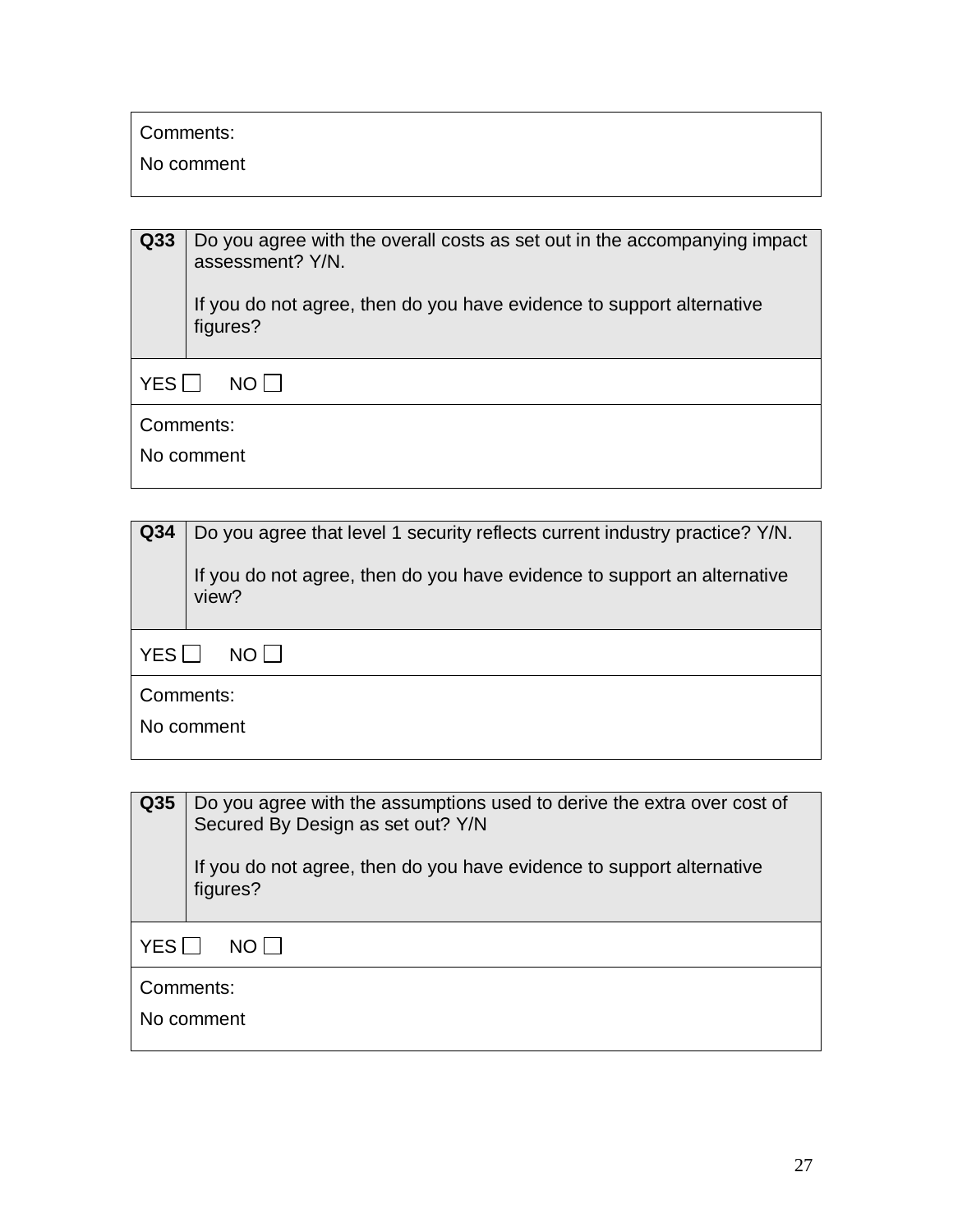| Q36                              | Do you agree with the number of homes which incorporate Secured By<br>Design standards that have been used in the accompanying impact<br>assessment? Y/N.<br>If you do not agree, then do you have evidence to support alternative<br>figures? |
|----------------------------------|------------------------------------------------------------------------------------------------------------------------------------------------------------------------------------------------------------------------------------------------|
| <b>YES</b><br>$N$ $\cap$ $\perp$ |                                                                                                                                                                                                                                                |
| Comments:<br>No comment          |                                                                                                                                                                                                                                                |
|                                  |                                                                                                                                                                                                                                                |

**Q37** Do you agree with the assumptions of the growth in the use of Secured By Design standards over the 10 years of the 'do nothing option' in the accompanying impact assessment? Y/N. If you do not agree, then do you have evidence to support alternative figures?  $YES$  NO  $\Box$ Comments: No comment

| Q38                     | Do you agree with the assumptions for the 'take up' of the proposed<br>security standards in the accompanying Impact Assessment? Y/N.<br>If you do not agree, then do you have an alternative estimate that can be<br>supported by robust data? |
|-------------------------|-------------------------------------------------------------------------------------------------------------------------------------------------------------------------------------------------------------------------------------------------|
| <b>YES</b>              |                                                                                                                                                                                                                                                 |
| Comments:<br>No comment |                                                                                                                                                                                                                                                 |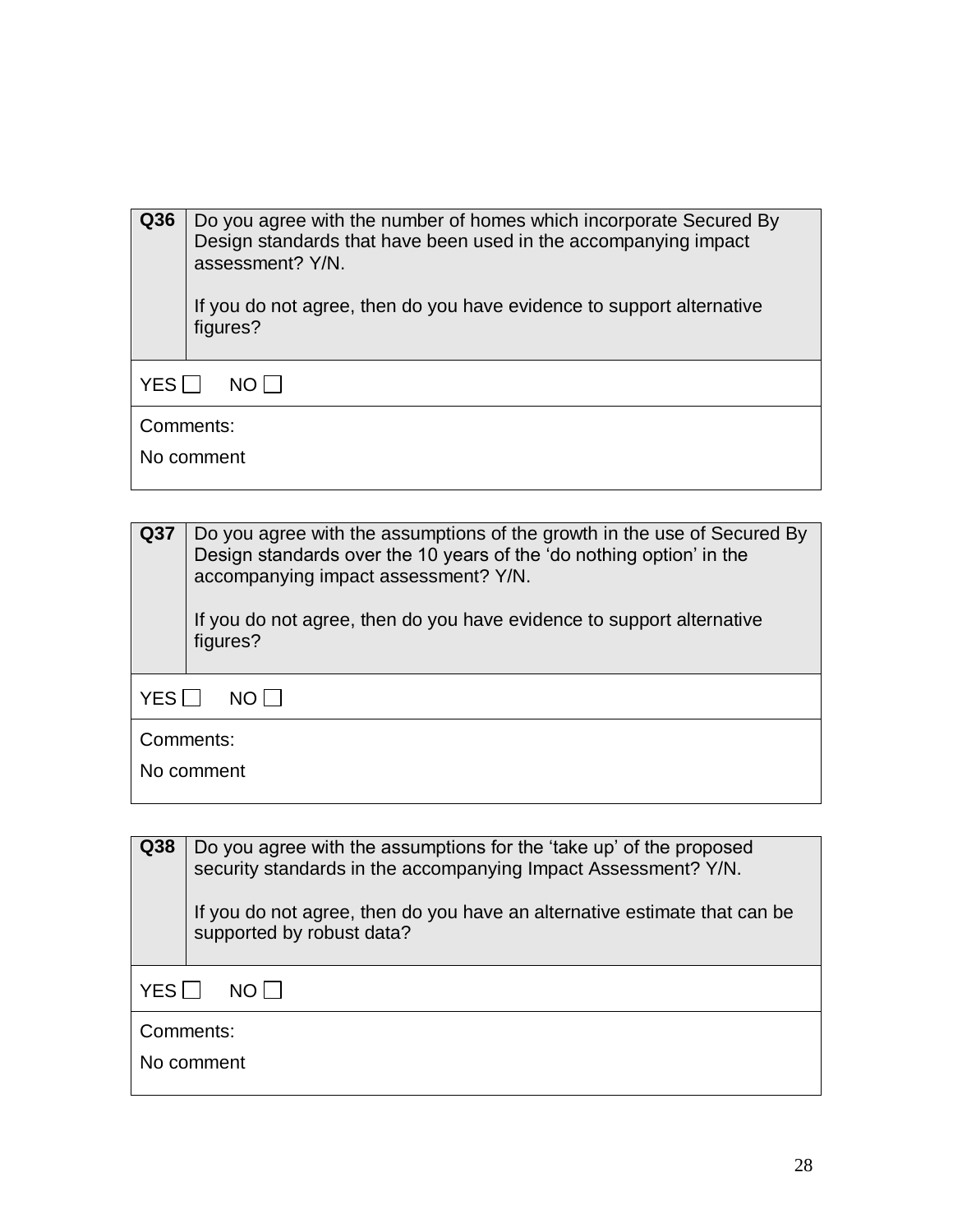| Q39                     | Do you agree with the unit costs as set out in the accompanying impact<br>assessment for the" do nothing" and "option 2" alternatives? Y/N.<br>If you do not agree, please provide evidence to support alternative figures<br>for us to include in the final impact assessment? |
|-------------------------|---------------------------------------------------------------------------------------------------------------------------------------------------------------------------------------------------------------------------------------------------------------------------------|
| YES II<br>NO I I        |                                                                                                                                                                                                                                                                                 |
| Comments:<br>No comment |                                                                                                                                                                                                                                                                                 |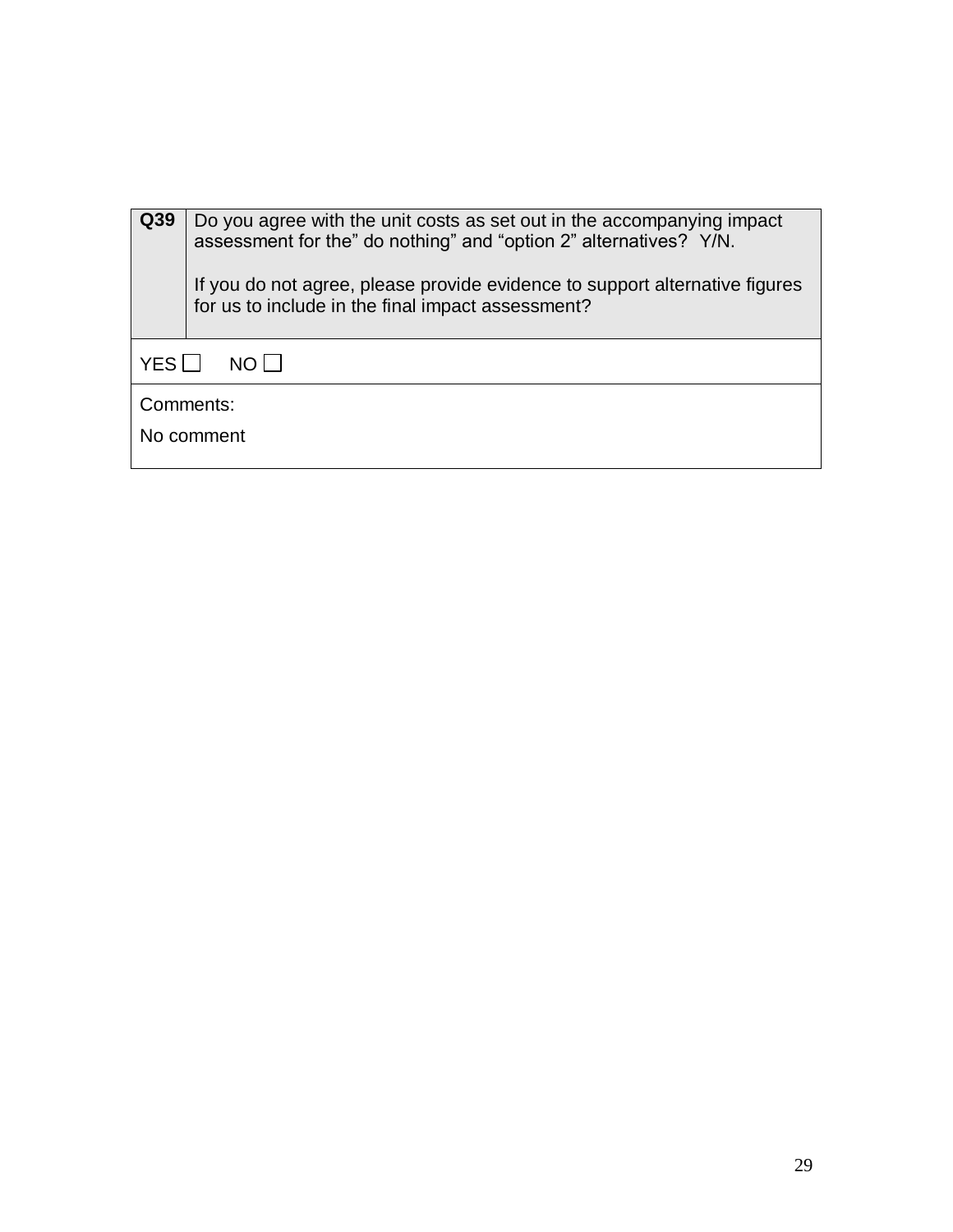## **Security – Technical questions**

| QA3.1     | Are the performance requirements for the baseline security standard<br>proposed by the working group pitched at the right level? Please<br>indicate which of the options below you agree with.<br>a) they go too far, and should be reduced<br>b) they are about right<br>c) they don't go far enough |
|-----------|-------------------------------------------------------------------------------------------------------------------------------------------------------------------------------------------------------------------------------------------------------------------------------------------------------|
|           | $B \perp C$                                                                                                                                                                                                                                                                                           |
| Comments: |                                                                                                                                                                                                                                                                                                       |

| $QA3.2$   If you do not entirely agree, (i.e. your answer is a) or c), what aspects |
|-------------------------------------------------------------------------------------|
| should be different and why (please provide reasons for your answers,               |
| identifying the specific measure by reference number where possible).               |
|                                                                                     |

Comments:

| QA3.3     | Are the performance requirements for the higher level of the security<br>standards proposed by the working group pitched at the right level?<br>Please indicate which of the options below you agree with.<br>a) they go too far, and should be reduced<br>b) they are about right<br>c) they don't go far enough |
|-----------|-------------------------------------------------------------------------------------------------------------------------------------------------------------------------------------------------------------------------------------------------------------------------------------------------------------------|
|           |                                                                                                                                                                                                                                                                                                                   |
|           | BICII                                                                                                                                                                                                                                                                                                             |
| Comments: |                                                                                                                                                                                                                                                                                                                   |

**QA3.4** If you do not entirely agree, (ie your answer is a) or c), what aspects should be different and why (please provide reasons for your answers, identifying the specific measure by reference number where possible). Comments: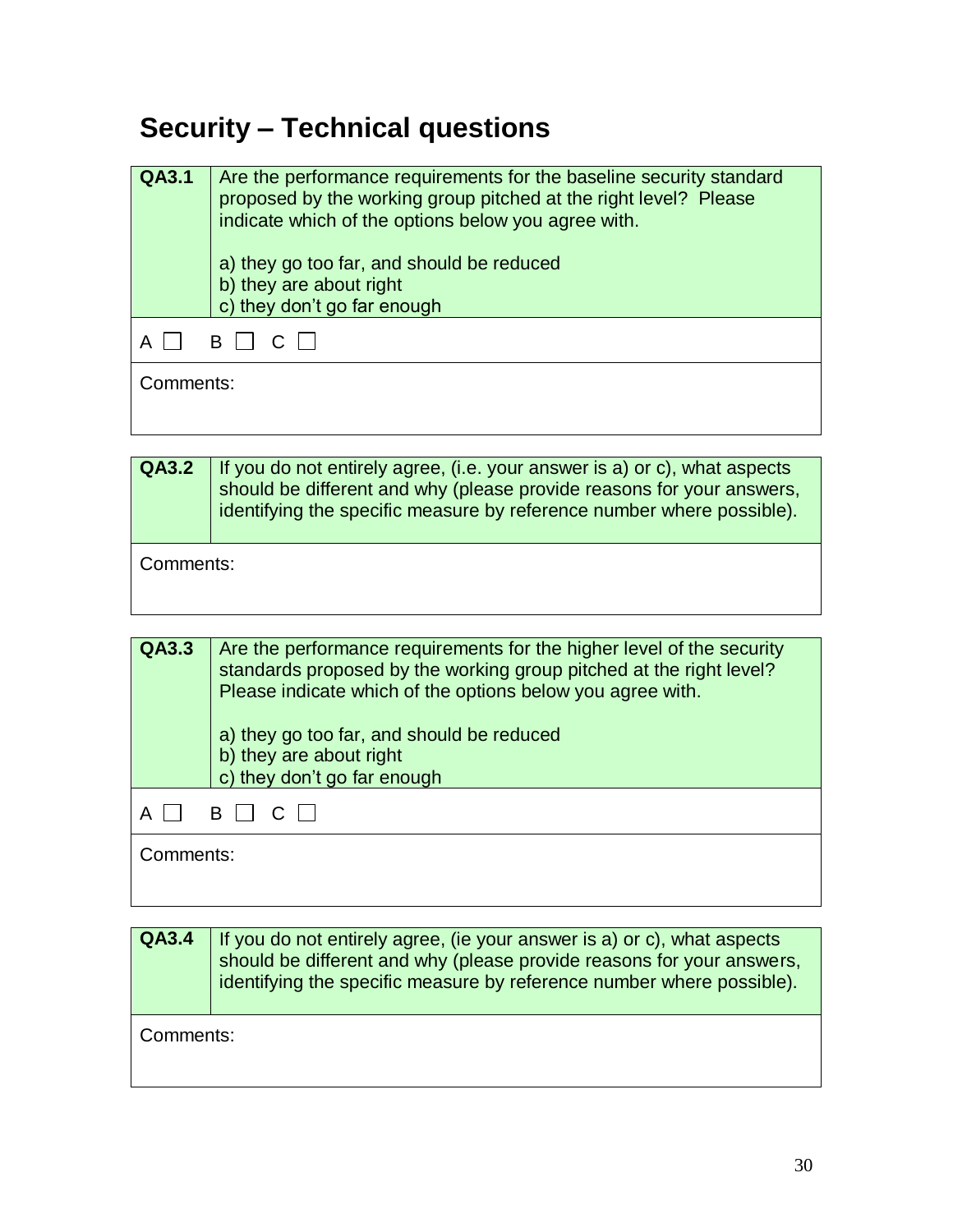## **Chapter 4: Water efficiency**

| Q40                | Do you agree a national water efficiency standard for all new homes<br>should continue to be set out in the Building Regulations? Y/N. |  |
|--------------------|----------------------------------------------------------------------------------------------------------------------------------------|--|
| YES □              | NO                                                                                                                                     |  |
|                    | Comments:                                                                                                                              |  |
|                    | No comment                                                                                                                             |  |
|                    |                                                                                                                                        |  |
| Q41                | Do you agree that standards should be set in terms of both the whole-<br>house and fittings-based approaches? Y/N.                     |  |
| YES                | NO                                                                                                                                     |  |
|                    | Comments:                                                                                                                              |  |
|                    | No comment                                                                                                                             |  |
| Q42                | Do you agree that the national minimum standard set in the Building                                                                    |  |
|                    | Regulations should remain at the current Part G level? Y/N. (see also<br>Question 43)                                                  |  |
| YES<br>$NO$ $\Box$ |                                                                                                                                        |  |
|                    | Comments:                                                                                                                              |  |
| No comment         |                                                                                                                                        |  |
|                    |                                                                                                                                        |  |
| Q43                | Do you agree that there should be an additional local standard set at the<br>proposed level? Y/N.                                      |  |
| YES<br>NO          |                                                                                                                                        |  |
|                    | Comments:                                                                                                                              |  |

No comment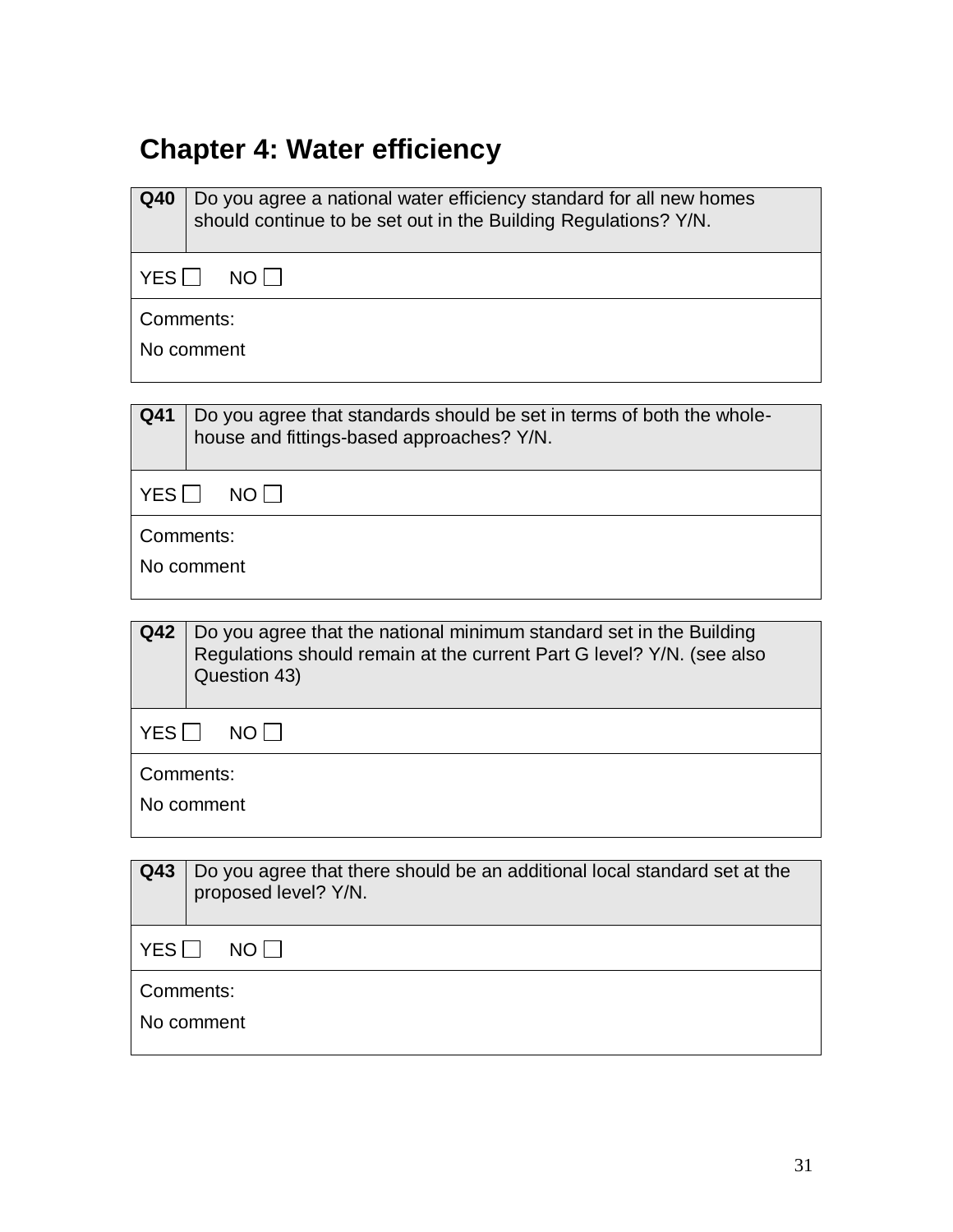| $Q$ 44          | Do you agree that no different or higher water efficiency standards should<br>be able to be required? Y/N.                 |  |
|-----------------|----------------------------------------------------------------------------------------------------------------------------|--|
| YES             | $NO$                                                                                                                       |  |
| Comments:       |                                                                                                                            |  |
| No comment      |                                                                                                                            |  |
|                 |                                                                                                                            |  |
| Q <sub>45</sub> | Would you prefer a single, tighter national baseline rather than the<br>proposed national limit plus local variation? Y/N. |  |

| Comments:<br>No comment |                                                                                                                                                                                                                                      |
|-------------------------|--------------------------------------------------------------------------------------------------------------------------------------------------------------------------------------------------------------------------------------|
|                         |                                                                                                                                                                                                                                      |
| Q46                     | Do you agree that local water efficiency standards should only be required<br>to meet a clear need, following consultation as set out above and where it<br>is part of a wider approach consistent with the local water undertaker's |

 $YES \Box NO \Box$ 

|            | water resources management plan? Y/N. |
|------------|---------------------------------------|
| YES        | $NO$ $\Box$                           |
| Comments:  |                                       |
| No comment |                                       |

| Q47           | Should there be any additional further restrictions/conditions? Y/N. |
|---------------|----------------------------------------------------------------------|
| YES<br>NO I I |                                                                      |
| Comments:     |                                                                      |
| No comment    |                                                                      |
|               |                                                                      |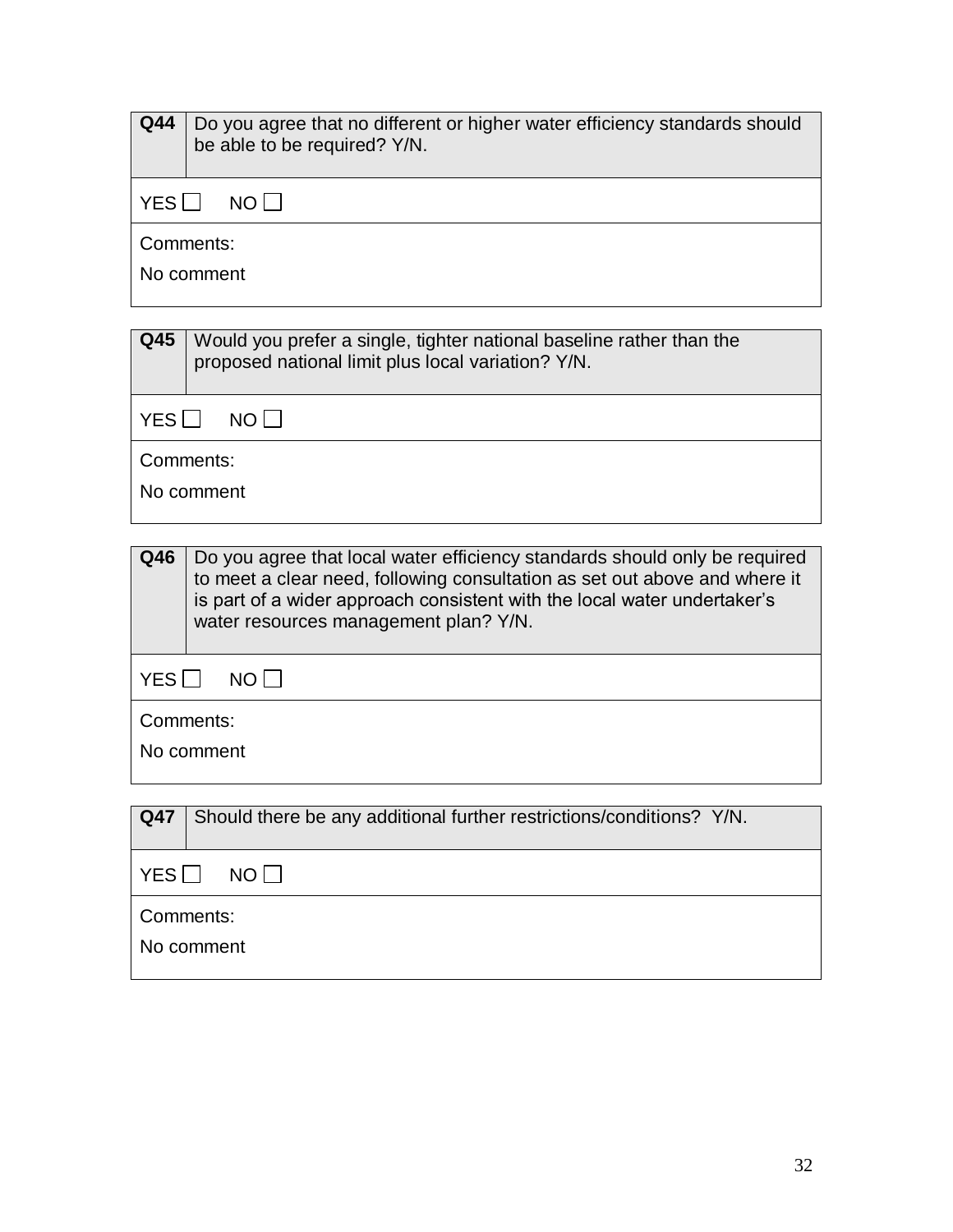| Q48                     | Do you agree with the unit costs as set out in the accompanying Impact<br>Assessment for the "do nothing" and "option 2" alternatives? Y/N.<br>If you do not agree, please provide the evidence to support your<br>alternative figures. |  |
|-------------------------|-----------------------------------------------------------------------------------------------------------------------------------------------------------------------------------------------------------------------------------------|--|
| YES<br>NO.              |                                                                                                                                                                                                                                         |  |
| Comments:<br>No comment |                                                                                                                                                                                                                                         |  |

**Q49** | Do you agree with the number of homes which we estimate will incorporate the proposed tighter water standard in the accompanying Impact Assessment? Y/N. If you do not agree, please provide the evidence to support your alternative figures.  $YES$  NO  $\Box$ Comments: No comment

| Q <sub>50</sub> | Do you currently require through planning that new homes are built to a<br>higher standard of water efficiency than required by the Building<br>Regulations through: |
|-----------------|----------------------------------------------------------------------------------------------------------------------------------------------------------------------|
|                 | a) a more general requirement to build to Code Level 3 or above? Or                                                                                                  |
|                 | b) a water-specific planning requirement? And                                                                                                                        |
|                 | c) are you likely to introduce or continue with a water-specific water<br>efficiency standard (beyond the Building Regulations) in the future?                       |
| AI              |                                                                                                                                                                      |
| BI              |                                                                                                                                                                      |
|                 | YES I I<br>NO I                                                                                                                                                      |
|                 | Comments:                                                                                                                                                            |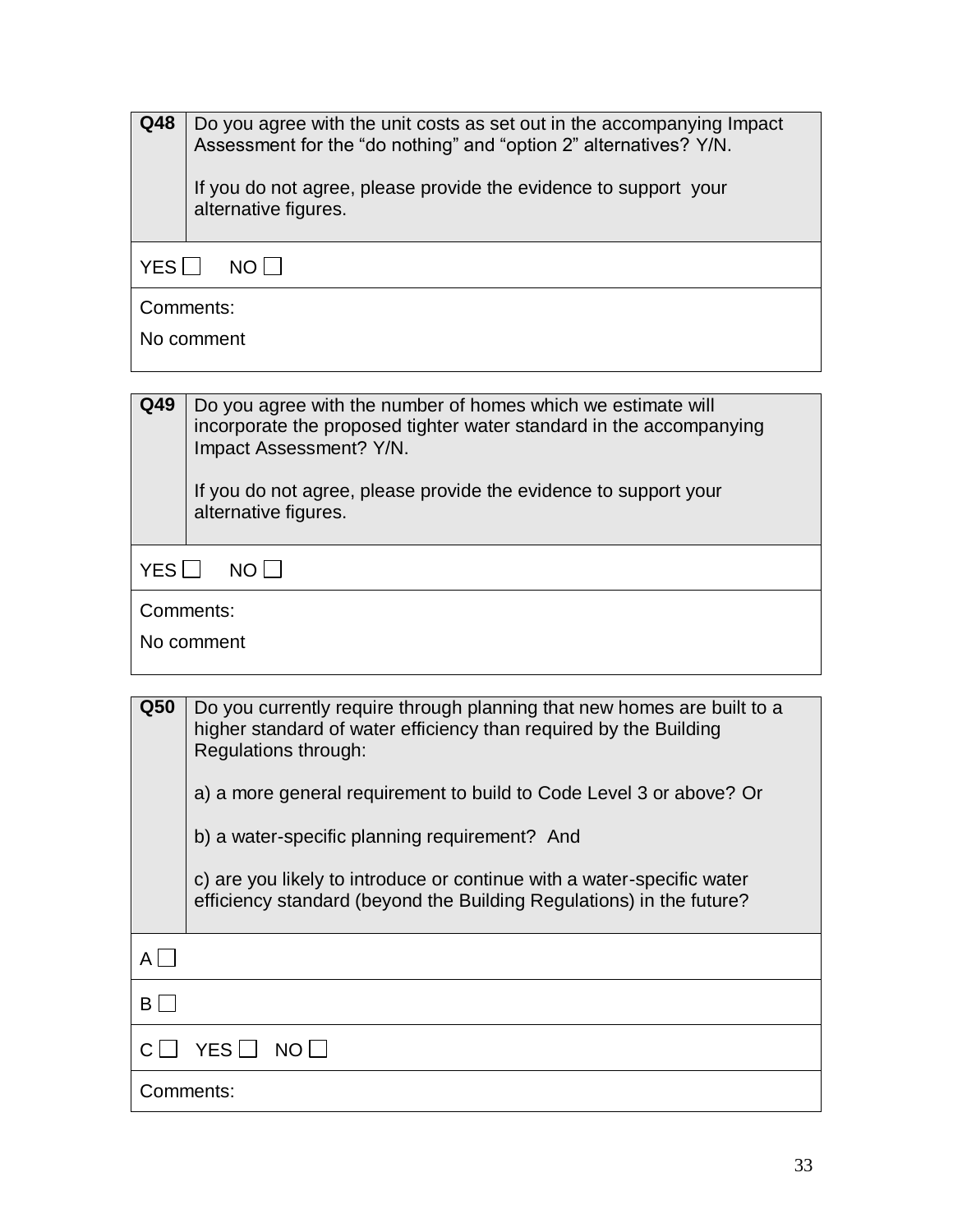No comment

## **Water – Technical questions**

| <b>QA4.1</b>    | Are the proposed performance requirements for the higher level of the<br>water standard pitched at the right level? Please indicate which of the<br>options below you agree with.<br>a) it goes too far, and should be reduced<br>b) it is about right<br>c) it doesn't go far enough |  |
|-----------------|---------------------------------------------------------------------------------------------------------------------------------------------------------------------------------------------------------------------------------------------------------------------------------------|--|
| B    <br>$\cap$ |                                                                                                                                                                                                                                                                                       |  |
|                 | Comments:                                                                                                                                                                                                                                                                             |  |

| <b>QA4.2</b> | If you do not entirely agree, (ie your answer is a) or c), what aspects<br>should be different and why (please provide reasons for your answers,<br>identifying the specific measure by reference number where possible). |
|--------------|---------------------------------------------------------------------------------------------------------------------------------------------------------------------------------------------------------------------------|
| Comments:    |                                                                                                                                                                                                                           |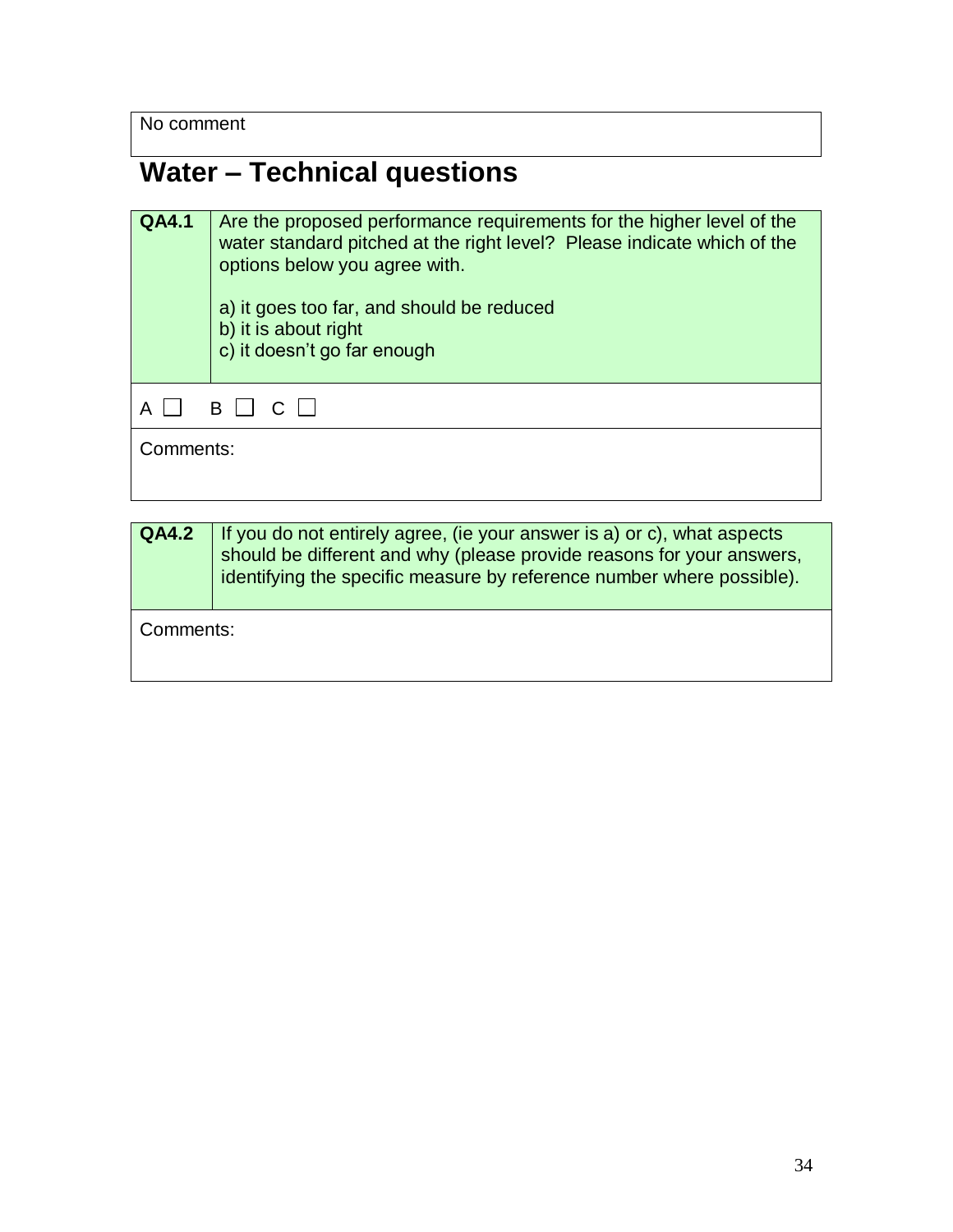## **Chapter 5: Energy**

| Q51             | The government considers that the right approach is that carbon and<br>energy targets are only set in National Building Regulations and that no<br>interim standard is needed. Do you agree? Y/N<br>If not, please provide reasons for your answer.           |  |
|-----------------|---------------------------------------------------------------------------------------------------------------------------------------------------------------------------------------------------------------------------------------------------------------|--|
| YES             | NO <sub>1</sub>                                                                                                                                                                                                                                               |  |
|                 | Comments:                                                                                                                                                                                                                                                     |  |
|                 | No comment                                                                                                                                                                                                                                                    |  |
|                 |                                                                                                                                                                                                                                                               |  |
| Q <sub>52</sub> | Are respondents content with the proposal in relation to each energy<br>element of the Code for Sustainable Homes? Y/N.                                                                                                                                       |  |
|                 | If not, what are the reasons for wanting to retain elements? If you think<br>some of these elements should be retained should they be incorporated<br>within Building Regulations or set out as a nationally described standard.<br>Please give your reasons. |  |
| YES II          | <b>NO</b>                                                                                                                                                                                                                                                     |  |
|                 | Comments:                                                                                                                                                                                                                                                     |  |

|  | No comment |
|--|------------|
|--|------------|

| Q <sub>53</sub>         | Do consultees agree with the number of homes we have estimated which<br>currently have a renewable target and the costs associated with<br>incorporating such a target? Y/N. |
|-------------------------|------------------------------------------------------------------------------------------------------------------------------------------------------------------------------|
| YES<br>NOT              |                                                                                                                                                                              |
| Comments:<br>No comment |                                                                                                                                                                              |
|                         |                                                                                                                                                                              |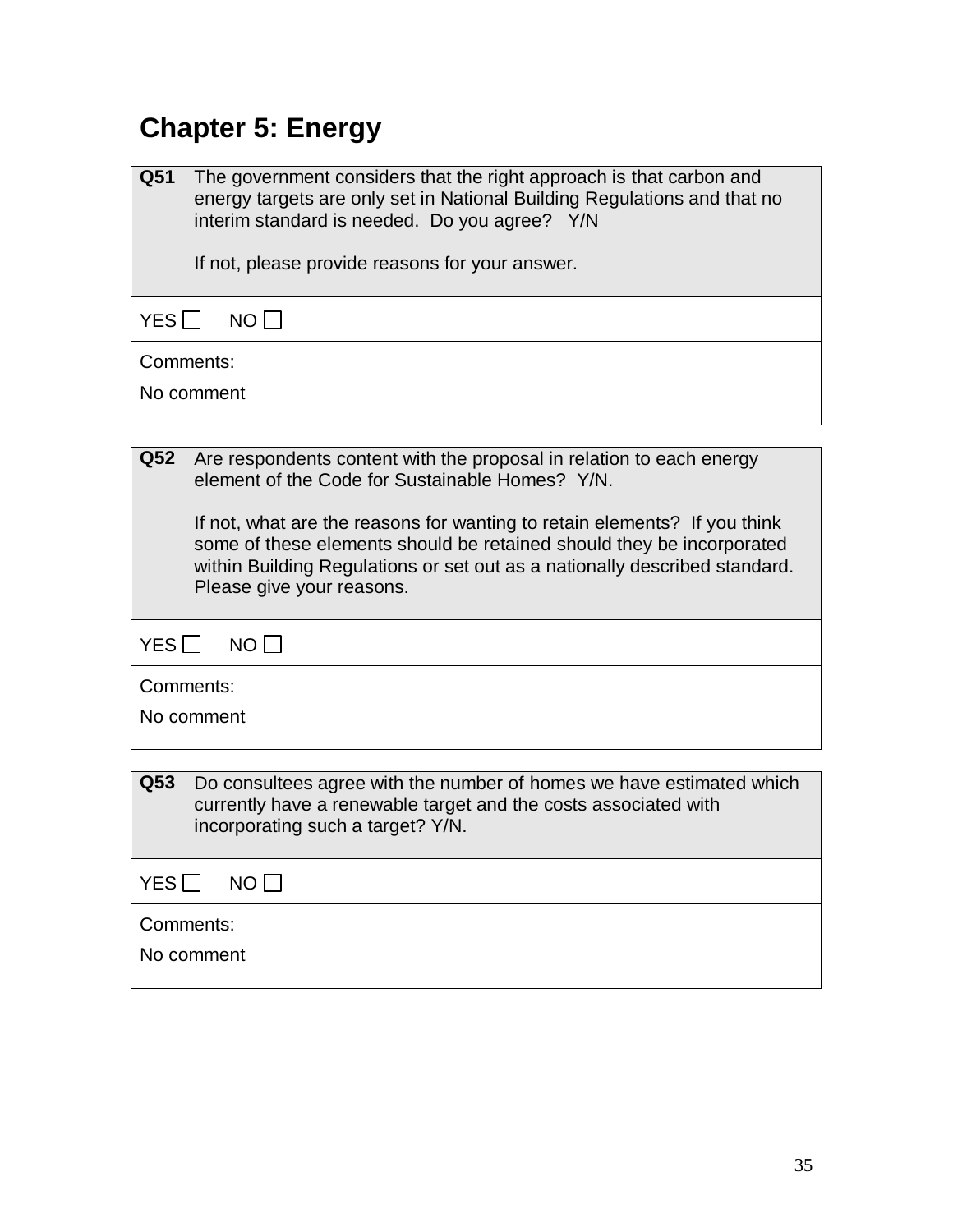| Q54               | Do you agree with the unit costs for the code set out in the accompanying<br>impact assessment for the "do nothing" and<br>"option 2" alternatives? Y/N.<br>If you do not agree, please provide the evidence to support your<br>alternative figures |
|-------------------|-----------------------------------------------------------------------------------------------------------------------------------------------------------------------------------------------------------------------------------------------------|
| <b>YES</b><br>NO. |                                                                                                                                                                                                                                                     |
| Comments:         |                                                                                                                                                                                                                                                     |
| No comment        |                                                                                                                                                                                                                                                     |
|                   |                                                                                                                                                                                                                                                     |

| Q55                | Do you agree with the proportion of homes we have estimated will<br>incorporate the Code and the Planning & Energy Act 2008 (aka Merton<br>rule) over the next 10 years? Y/N.<br>If you do not agree, please provide the evidence to support your<br>alternative figures. |
|--------------------|---------------------------------------------------------------------------------------------------------------------------------------------------------------------------------------------------------------------------------------------------------------------------|
| <b>YES</b><br>NO I |                                                                                                                                                                                                                                                                           |
| Comments:          |                                                                                                                                                                                                                                                                           |
| No comment         |                                                                                                                                                                                                                                                                           |

**Q56** What are your views on the future of the Planning and Energy Act 2008 ("Merton's Rule" type planning policies) in relation to the preferred Building Regulations only approach to energy standards?

Comments:

It is right to allow local government to set their own standards, subject to viability reviews e.g. robust and tested Local Plans.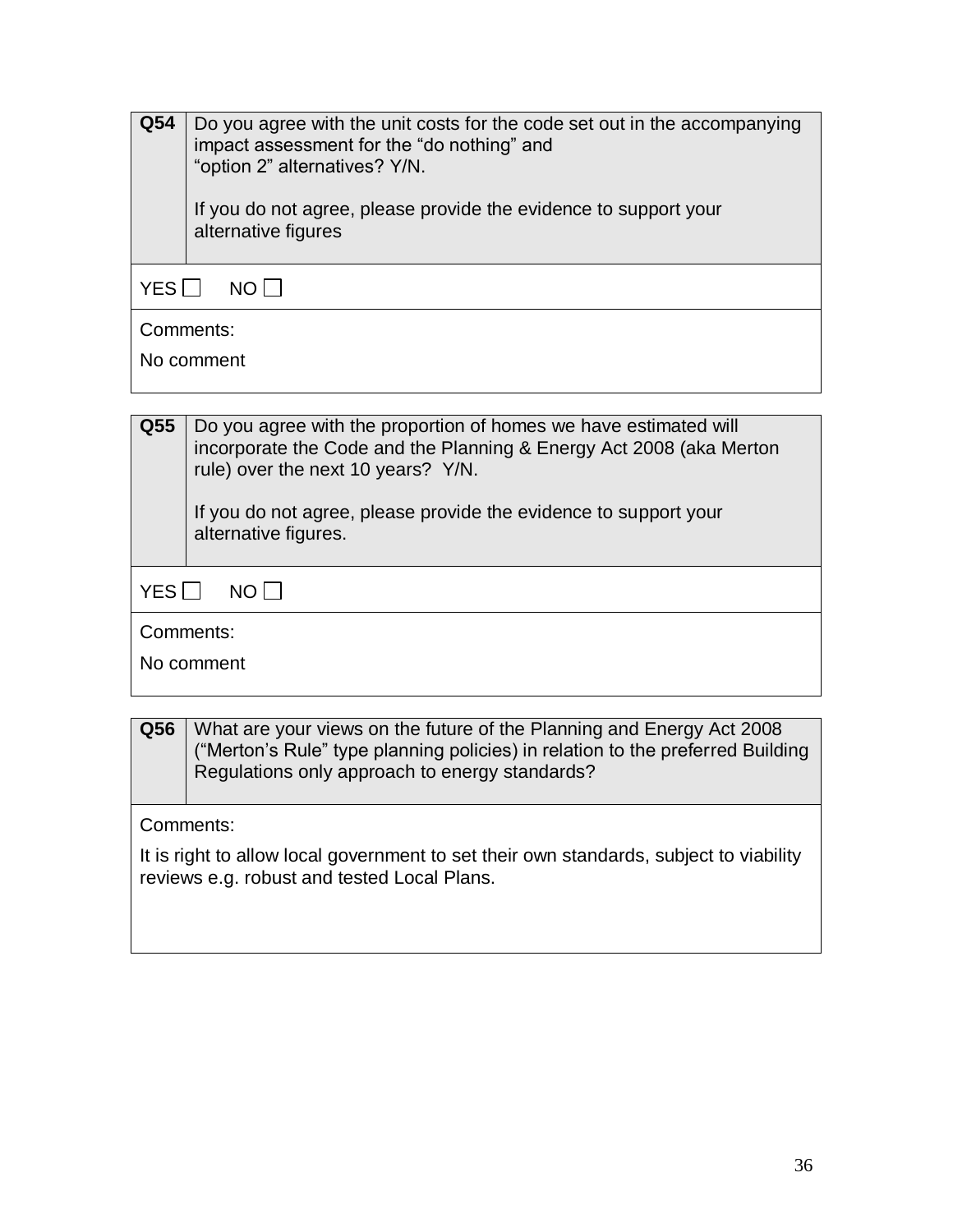#### **Chapter 6: Indoor environmental standards**

| Q57                     | response)?            | Government is interested in understanding the extent to which daylighting<br>in new homes is a problem, and the appetite for a daylighting design<br>standard to be available to designers and local authorities.<br>a) Do you believe that new homes are not achieving a sufficient level of<br>daylighting in habitable rooms? Y/ N. If so what evidence do you have that<br>this is the case (please submit evidence as part of your consultation<br>b) Do you think that it is desirable to consider having a national daylighting<br>standard for use in the design of new homes? Y/N. |
|-------------------------|-----------------------|---------------------------------------------------------------------------------------------------------------------------------------------------------------------------------------------------------------------------------------------------------------------------------------------------------------------------------------------------------------------------------------------------------------------------------------------------------------------------------------------------------------------------------------------------------------------------------------------|
| A) YES $\Box$<br>$NO$   |                       |                                                                                                                                                                                                                                                                                                                                                                                                                                                                                                                                                                                             |
|                         | B) YES $\Box$<br>NO I |                                                                                                                                                                                                                                                                                                                                                                                                                                                                                                                                                                                             |
| Comments:<br>No comment |                       |                                                                                                                                                                                                                                                                                                                                                                                                                                                                                                                                                                                             |

**Q58** Do you agree that a review of simple percentage based methodologies should be undertaken to help determine if such an approach is fit for purpose? Y/N. If you have any relevant research or evidence please submit this as part of your consultation response.  $YES \Box NO \Box$ Comments: No comment

| Q59                    | Do you agree that sunlighting should sit outside the scope of this review?<br>Y/N. |
|------------------------|------------------------------------------------------------------------------------|
| $YES$ $\Box$<br>NO I I |                                                                                    |
| Comments:              |                                                                                    |
| No comment             |                                                                                    |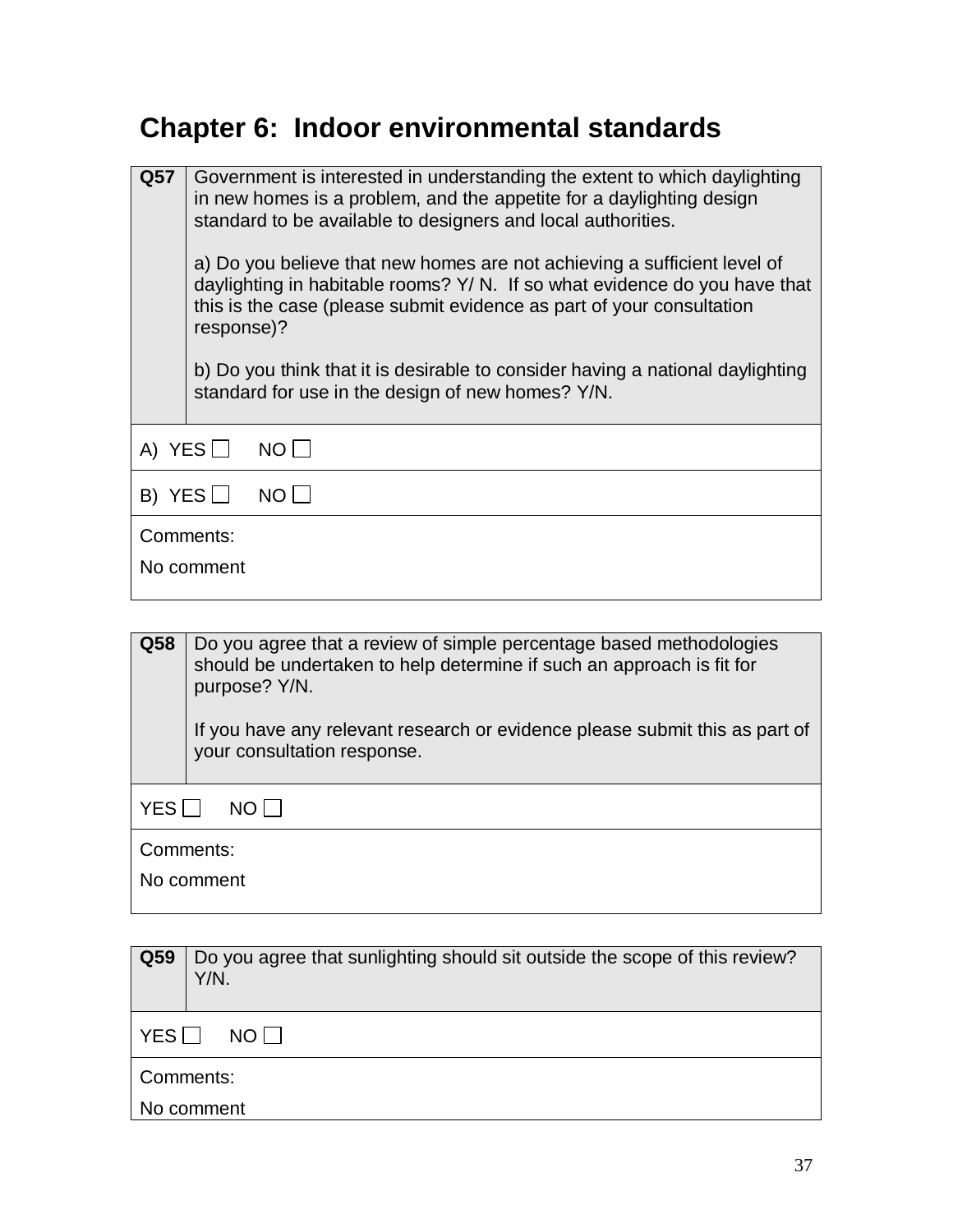| Q60 | Do you agree that essential indoor air quality issues should be addressed<br>through ongoing review of Part F (Ventilation) of the Building Regulations?<br>Y/N.                                                                                                                                                                                                                                                                                                                                                                                                                                                                                                                                                                                                                                                                                                     |
|-----|----------------------------------------------------------------------------------------------------------------------------------------------------------------------------------------------------------------------------------------------------------------------------------------------------------------------------------------------------------------------------------------------------------------------------------------------------------------------------------------------------------------------------------------------------------------------------------------------------------------------------------------------------------------------------------------------------------------------------------------------------------------------------------------------------------------------------------------------------------------------|
| YES | NO                                                                                                                                                                                                                                                                                                                                                                                                                                                                                                                                                                                                                                                                                                                                                                                                                                                                   |
|     | Comments:                                                                                                                                                                                                                                                                                                                                                                                                                                                                                                                                                                                                                                                                                                                                                                                                                                                            |
|     | Indoor environmental quality has been considered to include lighting,<br>thermal comfort and air quality, but the consideration of and integration<br>with noise appears to have been omitted. This is a somewhat surprising<br>and significant omission, in the context of the International Standard<br>published to assist in consistent assessment of energy performance:                                                                                                                                                                                                                                                                                                                                                                                                                                                                                        |
|     | ISO 15251: 2007, Indoor environmental input parameters for design and<br>assessment of energy performance of buildings addressing indoor air<br>quality, thermal environment, lighting and acoustics.                                                                                                                                                                                                                                                                                                                                                                                                                                                                                                                                                                                                                                                                |
|     | Adverse noise impacts on indoor environmental quality may be considered<br>in three contexts:                                                                                                                                                                                                                                                                                                                                                                                                                                                                                                                                                                                                                                                                                                                                                                        |
|     | External noise limiting the potential for normal ventilation with<br>1.<br>natural ventialtion strategies.                                                                                                                                                                                                                                                                                                                                                                                                                                                                                                                                                                                                                                                                                                                                                           |
|     | 2.<br>External noise (as noted in the consultation, as with security<br>concerns) may limit the potential for using opening windows and hence<br>natural ventilation to control overheating.                                                                                                                                                                                                                                                                                                                                                                                                                                                                                                                                                                                                                                                                         |
|     | 3.<br>Noise from mechanical ventilation systems                                                                                                                                                                                                                                                                                                                                                                                                                                                                                                                                                                                                                                                                                                                                                                                                                      |
|     | Issues 1 and 2, external noise:                                                                                                                                                                                                                                                                                                                                                                                                                                                                                                                                                                                                                                                                                                                                                                                                                                      |
|     | While it is acknowledged that issues with external noise are typically dealt<br>with through the planning system, they are done so inconsistently between<br>local authorities. These Standards represent an opportunity to describe in<br>one place a consistent set of standards that are appropriate nationally.<br>Currently, inconsistencies include some local planning authorities to<br>require purge ventialtion to be provided mechanically where opening<br>windows would permit internal levels to exceed the levels recommended<br>for the whole of the daytime or night time periods, despite that fact that<br>purge ventilation is only provided intermittently. There is thus confusion<br>between controlling overheating and provision of purge ventilation; in our<br>experience, local planning authorities do not have the technical expertise |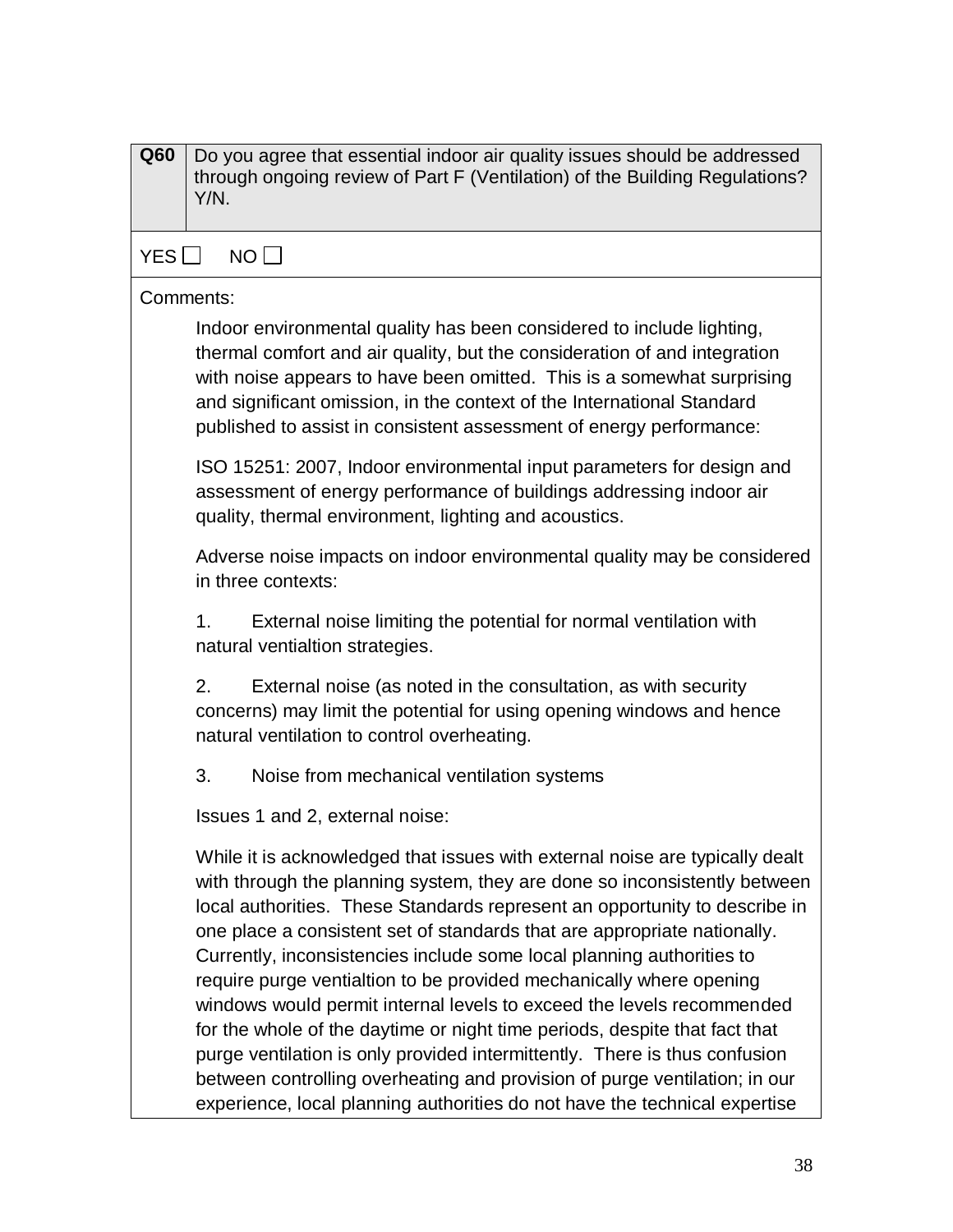to distinguish between these aspects of indoor environmental quality, resulting in planning conditions that require unsustainable buildings. Hence these standards would seem to be the ideal place to clarify the issues.

There is currently insufficient data and knowledge to determine appropriate noise limits whilst providing purge ventilation, or the acceptable tarade off between thermal comfort and elevated noise levels (i.e. when overheating to different degrees, what elevated level of noise may be acceptable?). More research is need to enable better informed design strategies to provide reasonable living conditions.

Issue 3: mechanical ventilation:

The problems with poor design, installation, commissioning and maintenance of domestic mechanical ventilation systems are just gaining cognisance in the UK, with . There are many potential causes of excessive noise levels, but there is currently scant guidance and no enforcement of any suitable noise levels from these systems. Excessive noise precludes their effective operation by the occupants.

The same problems have been encountered in many other European countries. There is no doubt that noise is one of the most common reasons that occupants "may take radical steps in response to problems with their indoor environment – such as turning the MVHR system off", according to "Assessment of MVHR Systems and Air Quality in Zero Carbon Homes" [Greenwatt Way], NHBC Foundation NF52, 2013.

In 2011, around 30% of new homes had MVHR installed, and 40% had MEV [BSRIA data]. Hence there is an immediate need to both define suitable noise limits and enforce their application. It is suggested that this may be undertaken through Part F of the Building Regulations in the longer term, but these standards represent an opportunity to prevent the wasteful installation of inappropriately designed systems that will not be used because they are too noisy, and prevent the adverse health effects that occupants will suffer as a result.

These issues are described in greater detail in a paper in the Institute of Acoustics Proceedings, "Problems in residential design for Ventilation and Noise", Vol 35 Pt. 1- 2013 pp 74 - 87 by J Harvie-Clark and M Siddall. Design criteria are proposed for appropriate conditions, and those conditions for which there is currently insufficient data to determine design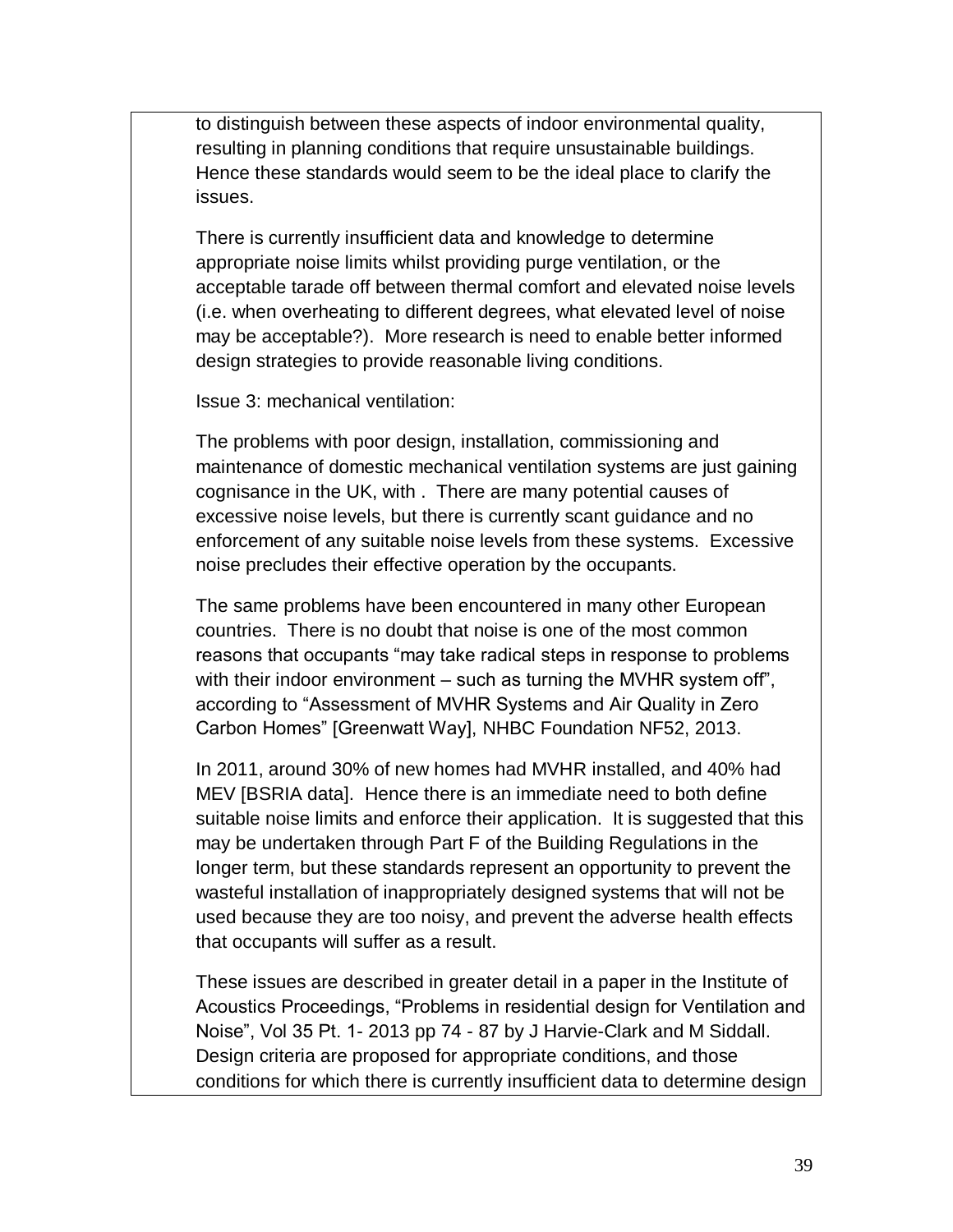criteria are identified in an attempt to preclude inappropriate design requirements by local planning authorities.

OTHER COMMENTS under Section 6

The consultation document does not ask questions in relation to issues surrounding Noise.

The inclusion within the current Building Regulations Approved Document E of defined sound insulation targets and a requirement for testing in new build and properties subject to a material change of use has been a strong positive factor in raising the quality of housing; in particular, this has benefited the standard of housing converted to flats.

The Code for Sustainable Homes allows for greater credits for better sound insulation and we are concerned this beneficial approach may be lost if the Code is discontinued.

The review of Housing Standards should maintain and support the existing requirements for sound insulation standards and registered testing schemes.

There is also the potential to include external noise effects on habitable rooms in new guidance to supplement the National Planning Policy Framework.

The Code for Sustainable Homes includes Sound Insulation under Health and well-being and points are available, in part, for achieving higher performance than required by the Building Regulations. The presence of these higher standards is seen as positive, not least because the achievement of the performance required by the Building Regulations does not guarantee residents satisfaction. Consequently a number of developments which have been assessed under the Code for Sustainable Homes have increased levels of sound insulation. Furthermore Robust Details constructions have been developed which can meet these higher standards.

In the proposed consultation there is no mention of sound insulation although it would be appropriate in Chapter 6 Indoor environmental standards. Consequently if the changes occur as proposed in the consultation document the higher standards for sound insulation will cease to exist. This is likely to lead to a reduction in the resulting sound insulation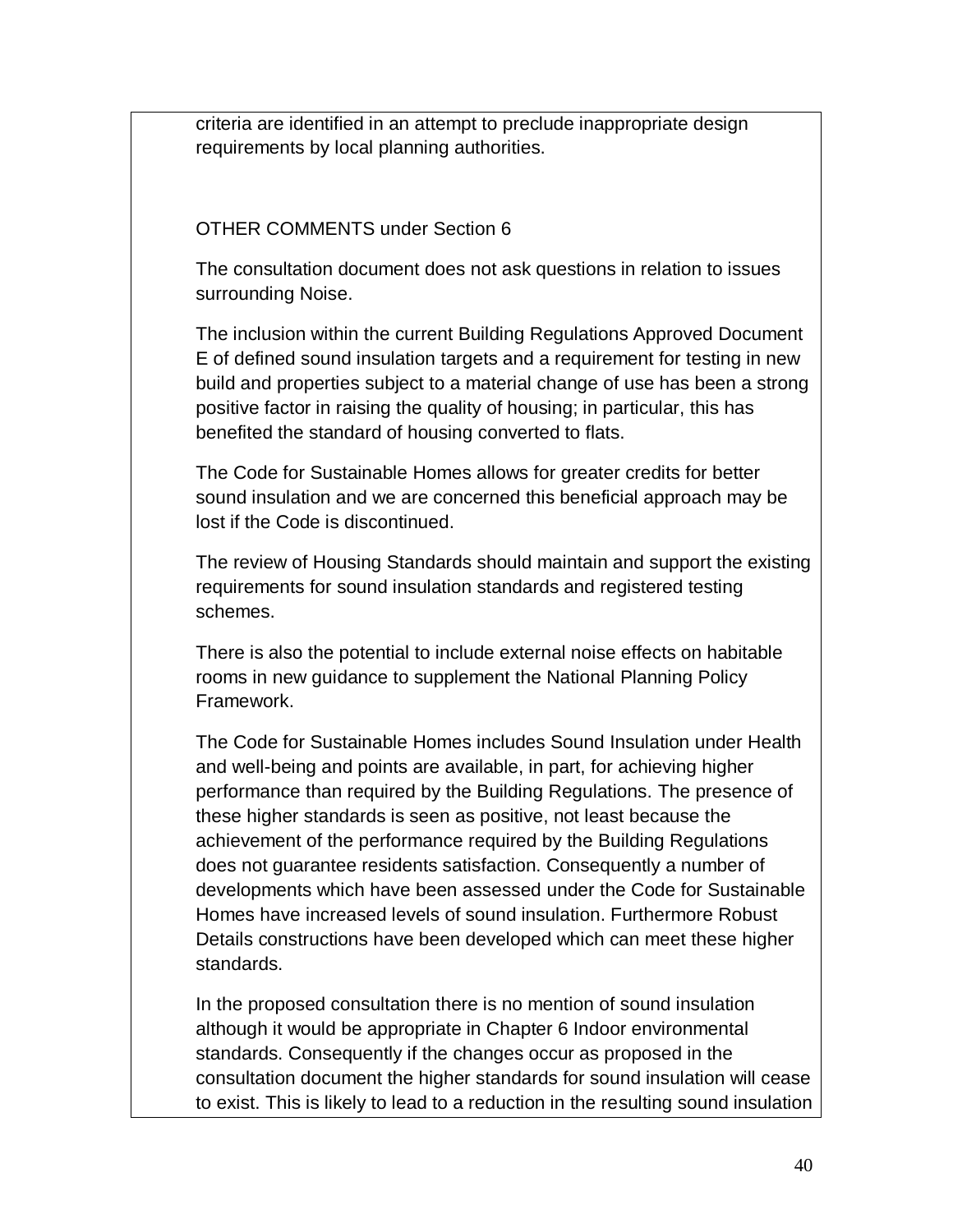in many future developments.

To address this concern we suggest an addition could be made to Approved Document E which introduces the higher performance standards, or they could be included in the proposed 'Nationally described standards'.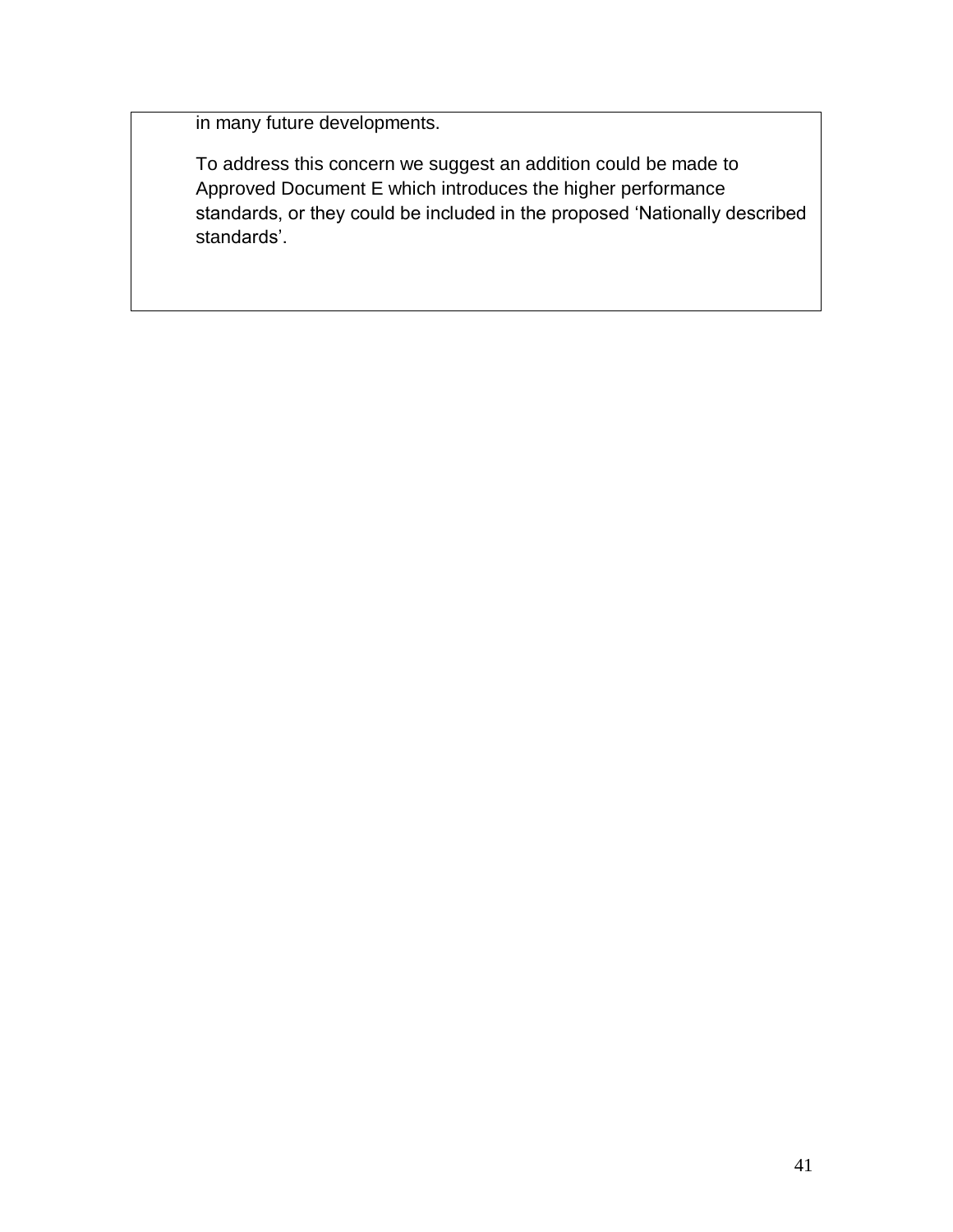#### **Chapter 7: Materials**

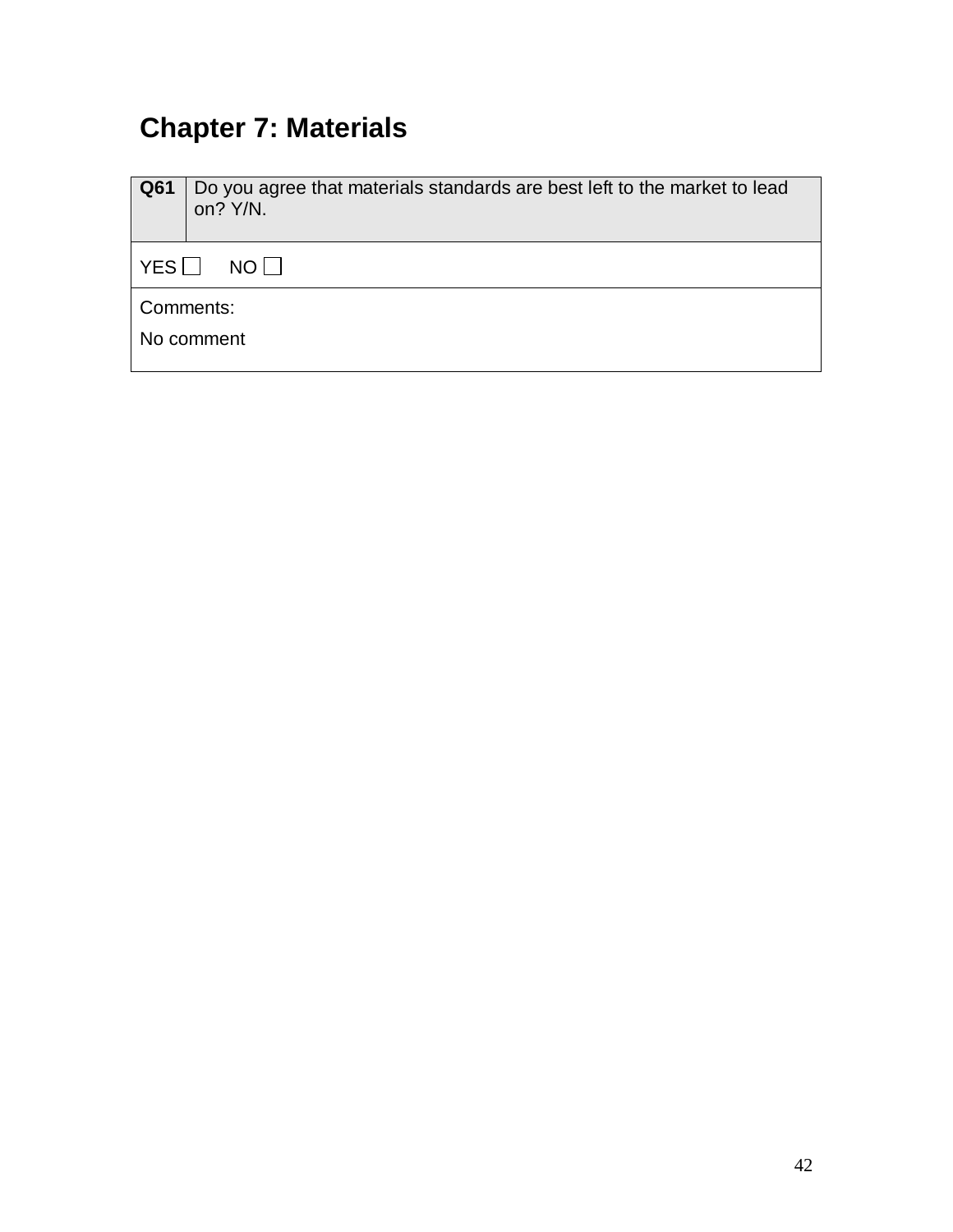#### **Chapter 8: Process and compliance**

| Q62                     | Which of the above options do you prefer (1, 2, or the hybrid approach)?<br>Please provide reasons for your answer. |
|-------------------------|---------------------------------------------------------------------------------------------------------------------|
|                         | $1 \square$ $2 \square$ Hybrid $\square$                                                                            |
| Comments:<br>No comment |                                                                                                                     |

**Q63** Do you think that moving to a nationally consistent set of housing standards will deliver supply chain efficiencies to home builders? Y/N.

If yes, can you provide estimates and evidence of the level of efficiency that could be achieved?

 $YES \boxtimes NO \Box$ 

#### Comments:

Yes, however, the Code for Sustainable Homes as it is currently applied provides a greater level of quality assurance than the current building regulations system, as it requires a thorough review of as-built quality at completion of buildings, carried out by independent assessors who are trained and regularly audited.

Good aspects of the code where lessons could be learnt are, that the developer is required to produce evidence of compliance to a qualified code assessor, and that assessment can also be randomly audited by the BRE.

It is therefore felt that it is important to have a standard methodology and process of review for case of Building Control, as otherwise there is potential for there to be a significant degree of variation depending on the council/building control officer.

Another aspect that would need consideration is ensuring that the skills are available for assessment. If proper training and resourcing of monitoring the implementation of the new standards is not given sufficient attention then the standards are unlikely to meet their intended objectives.

Only by ensuring that such measure are in place will the government be